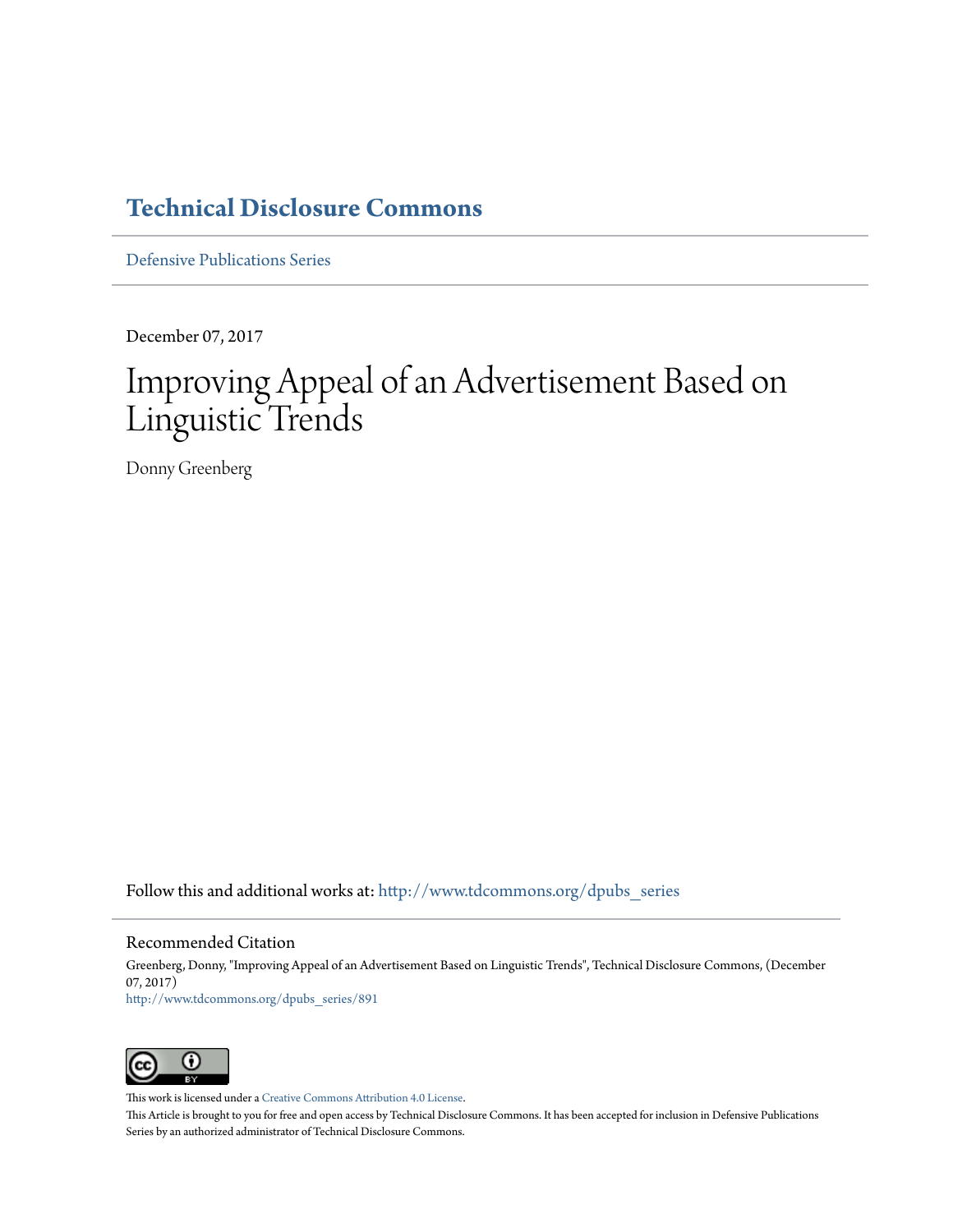#### **Improving Appeal of an Advertisement Based on Linguistic Trends**  Inventor: Donny Greenberg

#### **Overview**

Generally, the present disclosure is directed to improving appeal of an advertisement based on linguistic trends. In particular, in some implementations, the systems and methods of the present disclosure can include or otherwise leverage one or more machine-learned models to generate fashionable advertisements based on a candidate advertisement and linguistic trends determined from sample material from one or more advertising platforms.

#### **Example Figures**

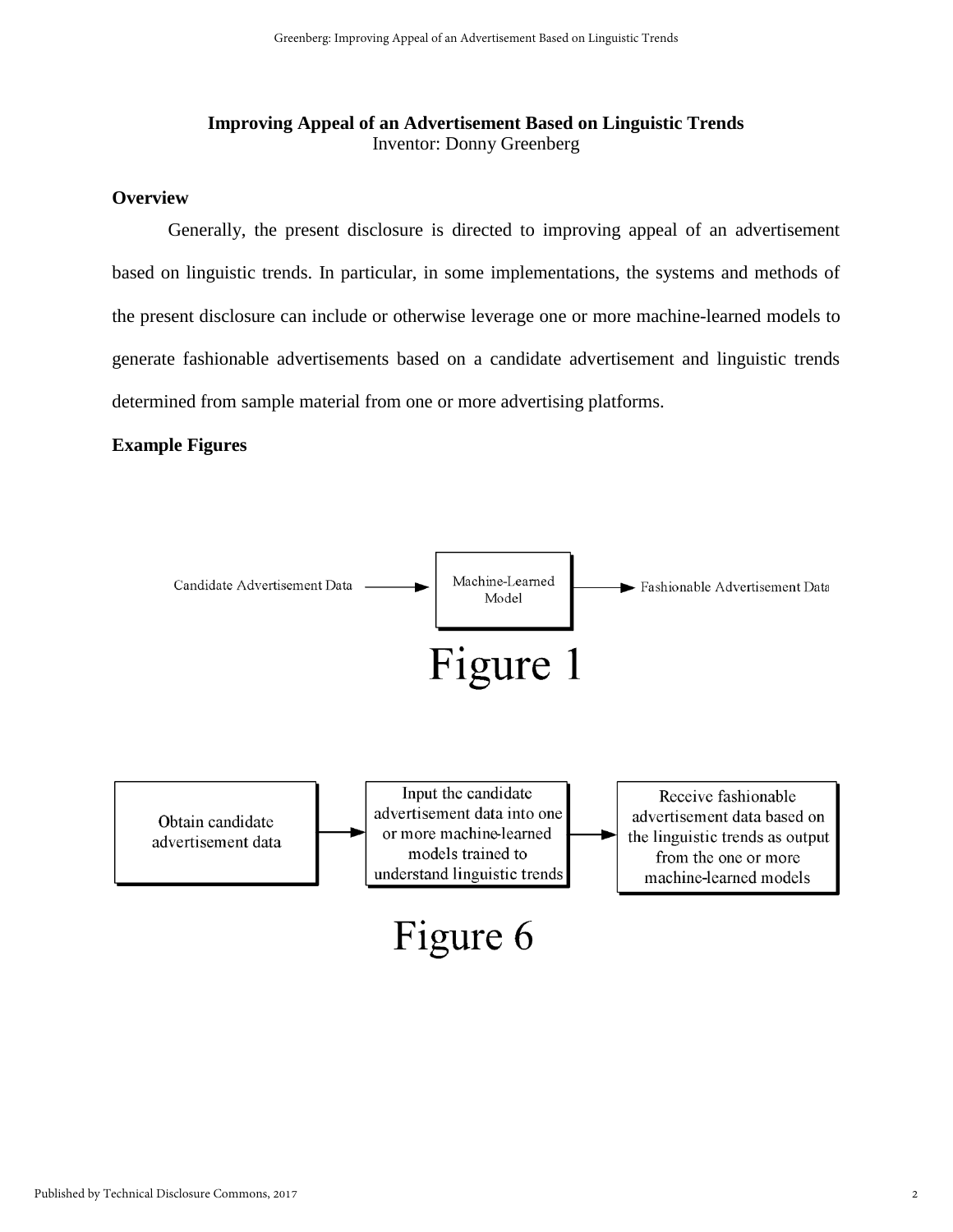#### **Introduction**

Viewers of advertisements can often be receptive to advertisements that reflect the advertising platform. For example, users of social media platforms may respond favorably to advertisements that reflect the content posted on the platform, for example by replicating the linguistic trends present on the platform. Unfortunately, the linguistic trends that contribute to a desired advertisement can be hard to replicate, especially on social media platforms where linguistic trends can change on a relatively short basis, such as weekly or even daily. Designing advertisements to keep up with changes in linguistic trends can be an expensive procedure, and may not be entirely accurate. What is needed is a system for generating advertisements to match linguistic trends.

#### **Summary**

Generally, the present disclosure is directed to improving appeal of an advertisement based on linguistic trends. In particular, in some implementations, the systems and methods of the present disclosure can include or otherwise leverage one or more machine-learned models to generate fashionable advertisements based on a candidate advertisement and linguistic trends determined from sample material from one or more advertising platforms.

A computing system can employ one or more machine-learned models to generate fashionable advertisements. In particular, a candidate advertisement to be displayed on an advertising platform is input into one or more machine-learned models trained to understand linguistic trends based on sample material. A new, "fashionable" advertisement is generated by the one or more machine-learned models based on the linguistic trends and the candidate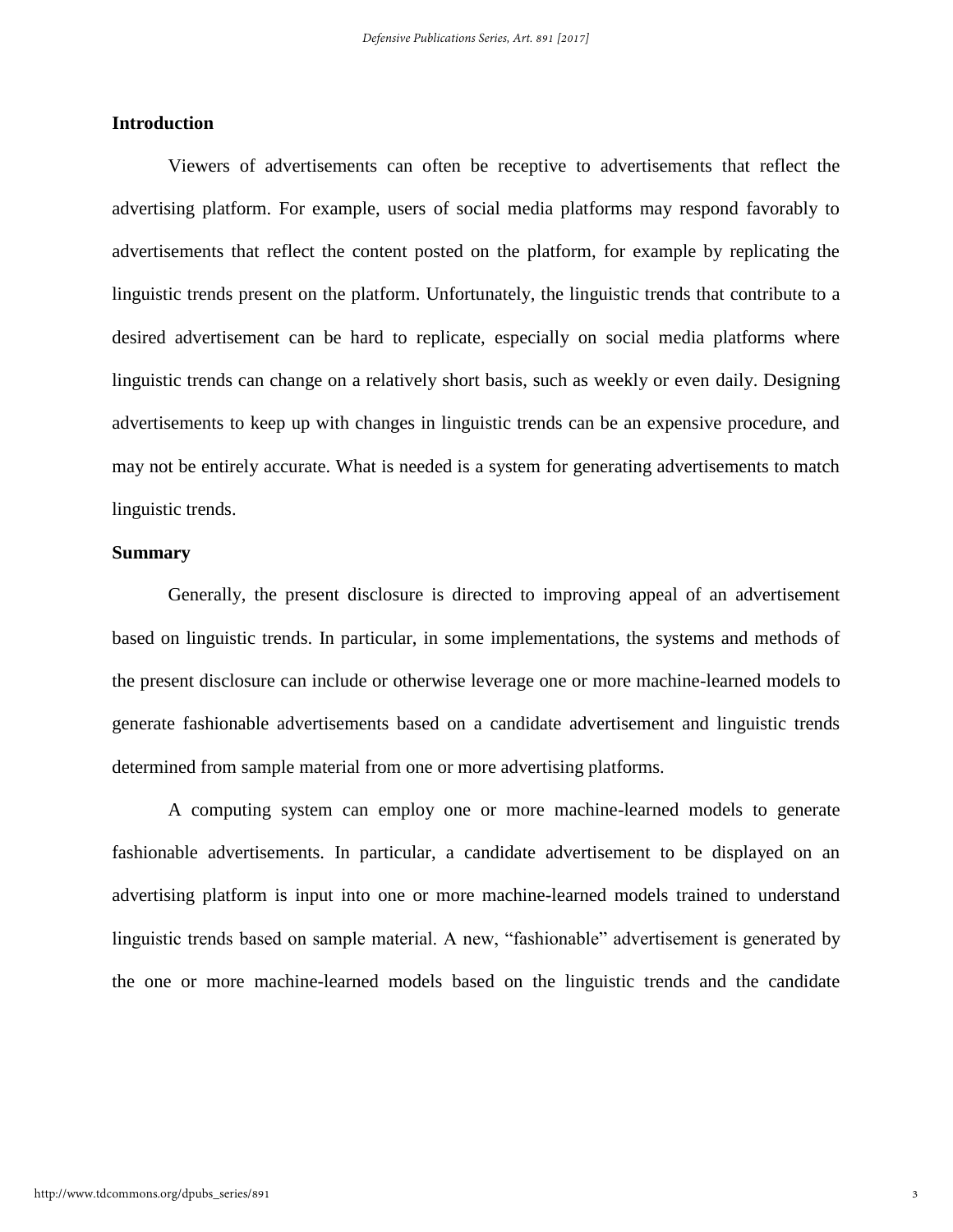advertisement.

The one or more machine-learned models can use input data including a candidate advertisement. The candidate advertisement may be, for instance, an existing advertisement. The candidate advertisement may be generated by a human or by a computer system. The candidate advertisement can be, for example, a text-only advertisement or may include graphics.

The one or more machine-learned models can be trained to determine linguistic trends based on sample material. For instance, the sample material can be sourced from the platform on which the advertisement is to be displayed, and/or may be sourced from similar platforms to the platform on which the advertisement is to be displayed, and/or may be sourced from other platforms. For example, if the advertisement is to be displayed on a social media platform, the machine-learned models may be trained on sample material from that social media platform, other social media platforms, websites, blogs, or other suitable content. The sample material may be text-only or may include graphics. In some embodiments, the sample material may be weighted, discounted, etc. by some metric of popularity within the advertising platform. For example, the material may be weighted by number of viewers, number of clicks, etc. If the material is from a social media platform, the material may be weighted based on e.g. likes, favorites, dislikes, shares, number of followers (e.g. relative to number of likes, favorites, etc.). Thus, the sample material can include messages or other postings from the platform along with their corresponding "performance" data.

The sample material can be aggregated across a time interval. For example, the time interval may be an hour, day, week, month, season, year, or other suitable time interval. In cases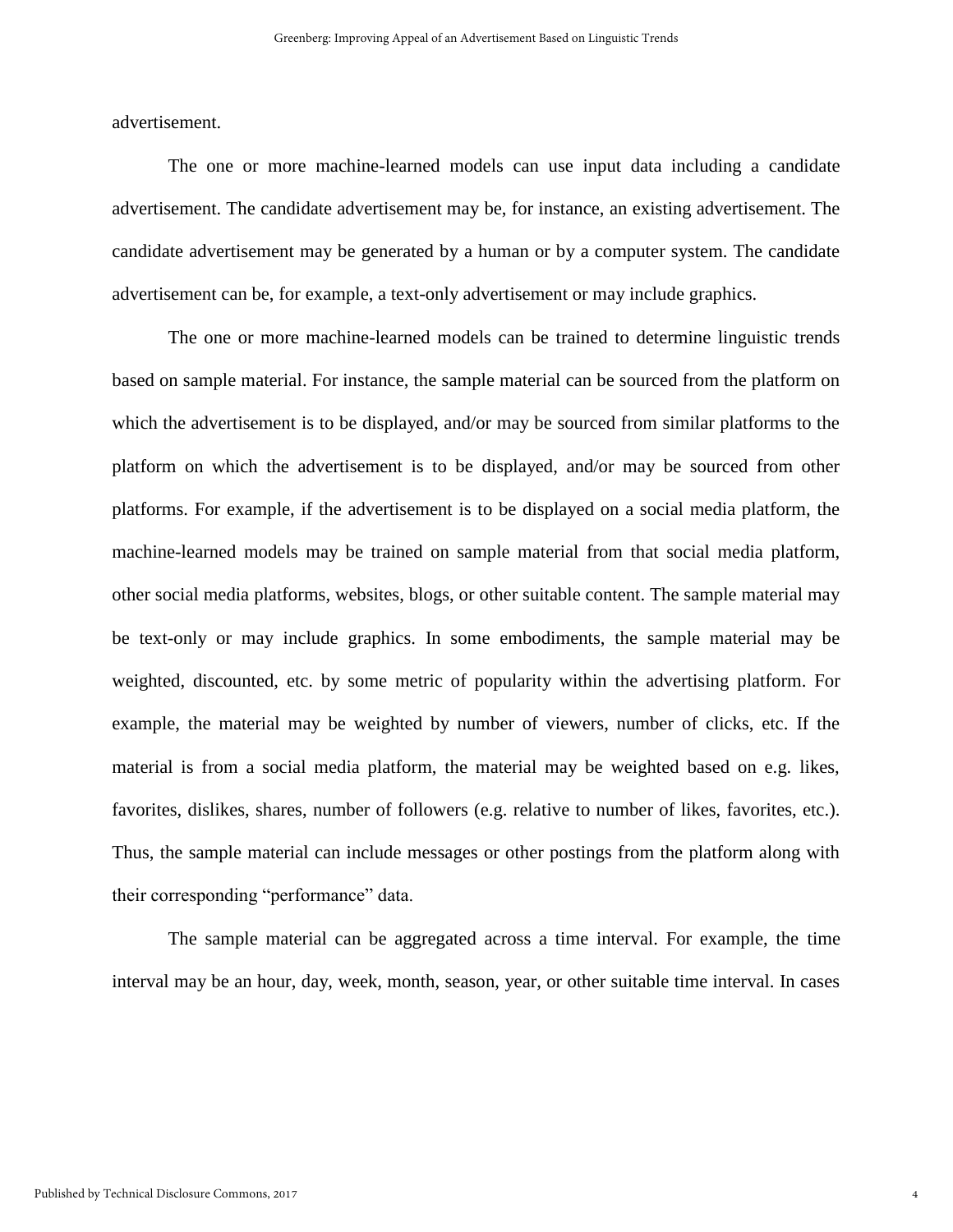where sample material is sourced from a plurality of platforms, the time interval may be different for each platform. The time interval may be a past time interval (e.g. the past week) or may be any other time interval. For example, if the advertisement is intended to follow the linguistic trends of Summer 2012, the one or more machine-learned models may be trained on material from Summer 2012.

Based on the candidate advertisement and the linguistic trends determined through training, the one or more machine-learned models can generate a "fashionable" advertisement that is similar to the candidate advertisement but reflects the linguistic trends used to train the model. For example, the candidate advertisement might be a simple text blurb such as "Our product is radical!" and current linguistic trends may indicate that the word "radical" is generally not used, with "awesome" being used in similar context instead. Thus, the one or more machinelearned models may generate an advertisement such as "Our product is awesome!" The example above is given for illustrative purposes only.

In some embodiments, more sophisticated linguistic trends (e.g. grammatical aspects, expressions, styling, etc.) may be learned by the one or more machine-learned models. In some embodiments (e.g. if generating a spatially restricted advertisement such as for a short-form social media board), the linguistic trends may include acronyms or abbreviations. For example, a linguistic trend may indicate that the phrase "happy birthday" is frequently shortened to "HBD". Based on the observance of this linguistic trend, the one or more machine-learned models may replace "happy birthday" with "HBD" in a candidate advertisement.

In a first example embodiment of the present disclosure, the one or more machine-learned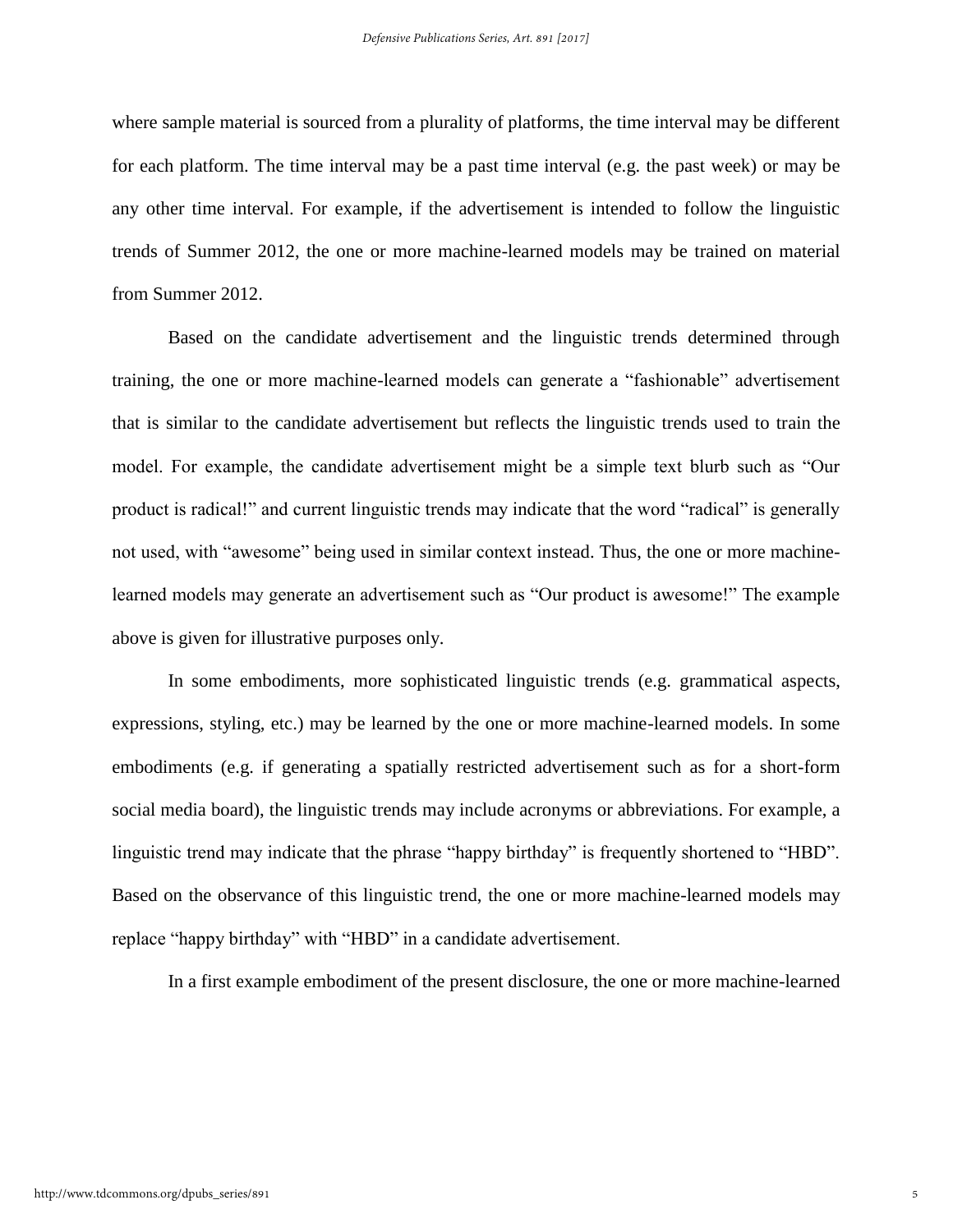models comprise a generative adversarial network (GAN). The GAN may comprise a discriminator network and a generator network. The discriminator network may be trained on sample material over a time interval (e.g. a past week). The generator network may be trained on the same or a different time interval. The generator network may be a variational autoencoder. A candidate advertisement may be provided as the initial condition for the discriminator network and/or the generator network. The candidate advertisement may back-propagate in a direction considered to reflect fashionable trends.

In another example embodiment of the present disclosure, the one or more machinelearned models may comprise a feed-forward network (e.g. a neural network). The feed-forward network may be trained on sample material over a time interval (e.g. a past week). Operations such as high-energy gradient descent or spiral search may be performed around the candidate advertisement's vector point in the network's value space to find more optimal points in the value space. If points with higher value are found, they may be fed backward through the network to generate a new advertisement. The new advertisement can be input into a generative adversarial network (e.g. the generative adversarial network described in the first example embodiment given above) to assess how convincing the new advertisement is.

Thus, a system can generate fashionable advertisements that reflect linguistic trends of sample material (e.g. material related to the platform on which the advertisement will be displayed). This can allow for the reliable creation of fashionable advertisements (e.g. more reliable relative to a human). Additionally, this can allow for the creation of a relatively small amount of candidate advertisements which can be input into the system and used to generate a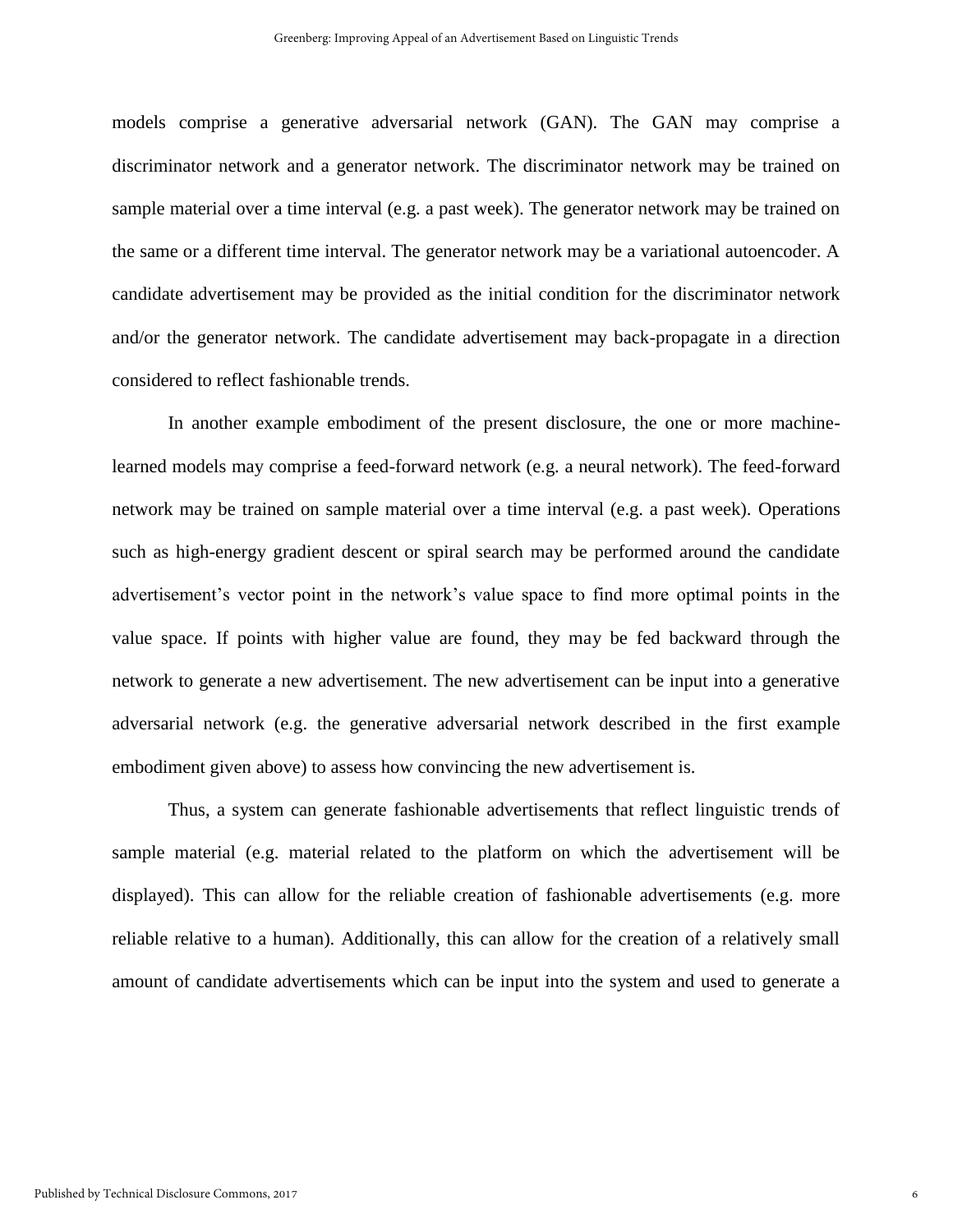large amount of fashionable advertisements with relative ease (e.g. relative to generating a large amount of fashionable advertisements individually).

#### **Detailed Description**

As described above, the present disclosure is directed to improving appeal of an advertisement based on linguistic trends. In particular, in some implementations, the systems and methods of the present disclosure can include or otherwise leverage one or more machinelearned models to generate fashionable advertisements based on a candidate advertisement and linguistic trends determined from sample material from one or more advertising platforms.

Figure 1 depicts a block diagram of an example machine-learned model according to example implementations of the present disclosure. As illustrated in Figure 1, in some implementations, the machine-learned model is trained to receive input data of one or more types and, in response, provide output data of one or more types. Thus, Figure 1 illustrates the machine-learned model performing inference.

In some implementations, the input data can include one or more features that are associated with an instance or an example. In some implementations, the one or more features associated with the instance or example can be organized into a feature vector. In some implementations, the output data can include one or more predictions. Predictions can also be referred to as inferences. Thus, given features associated with a particular instance, the machinelearned model can output a prediction for such instance based on the features.

The machine-learned model can be or include one or more of various different types of machine-learned models. In particular, in some implementations, the machine-learned model can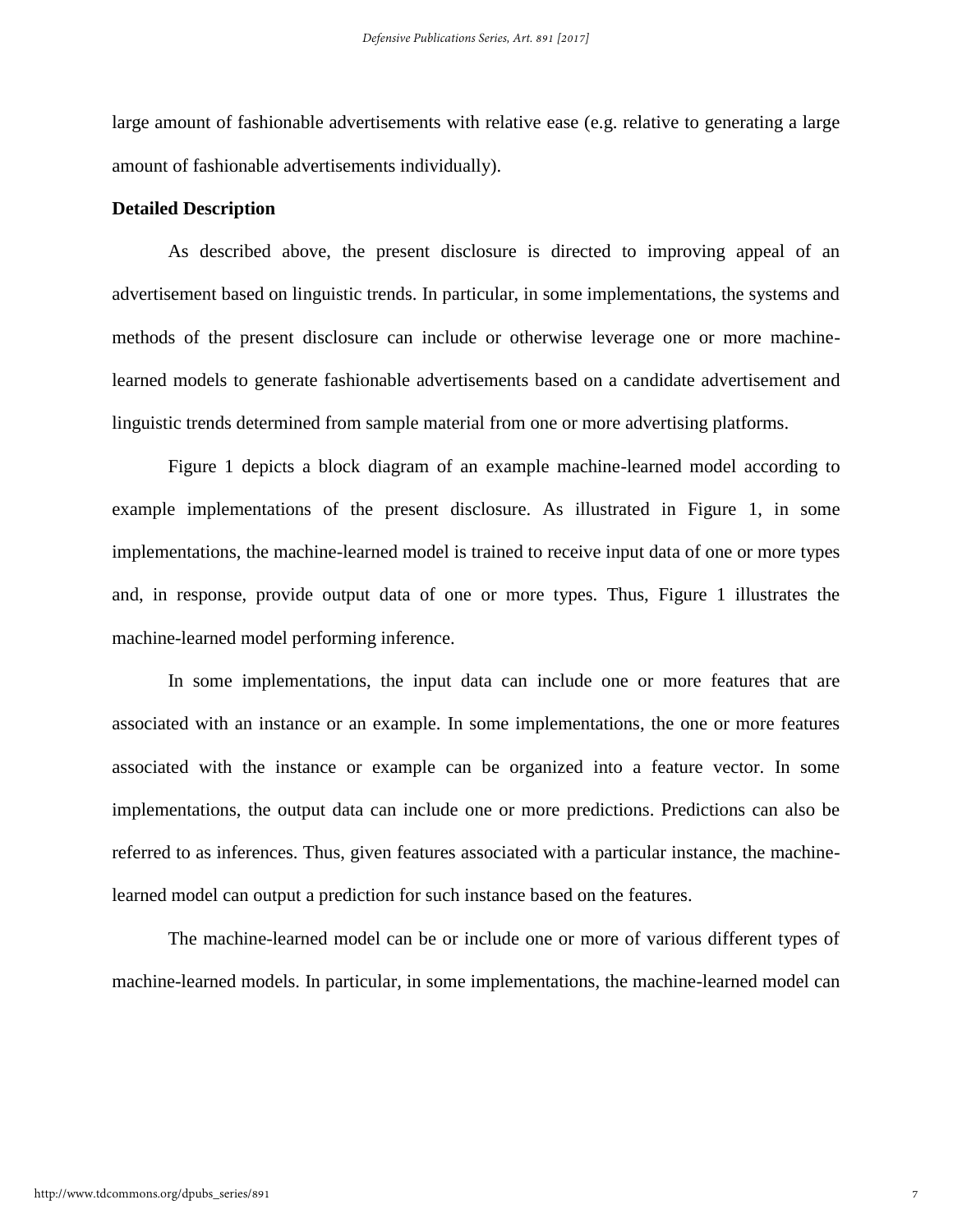perform classification, regression, clustering, anomaly detection, recommendation generation, and/or other tasks.

In some implementations, the machine-learned model can perform various types of classification based on the input data. For example, the machine-learned model can perform binary classification or multiclass classification. In binary classification, the output data can include a classification of the input data into one of two different classes. In multiclass classification, the output data can include a classification of the input data into one (or more) of more than two classes. The classifications can be single label or multi-label.

In some implementations, the machine-learned model can perform discrete categorical classification in which the input data is simply classified into one or more classes or categories.

In some implementations, the machine-learned model can perform classification in which the machine-learned model provides, for each of one or more classes, a numerical value descriptive of a degree to which it is believed that the input data should be classified into the corresponding class. In some instances, the numerical values provided by the machine-learned model can be referred to as "confidence scores" that are indicative of a respective confidence associated with classification of the input into the respective class. In some implementations, the confidence scores can be compared to one or more thresholds to render a discrete categorical prediction. In some implementations, only a certain number of classes (e.g., one) with the relatively largest confidence scores can be selected to render a discrete categorical prediction.

In some implementations, the machine-learned model can provide a probabilistic classification. For example, the machine-learned model can be able to predict, given a sample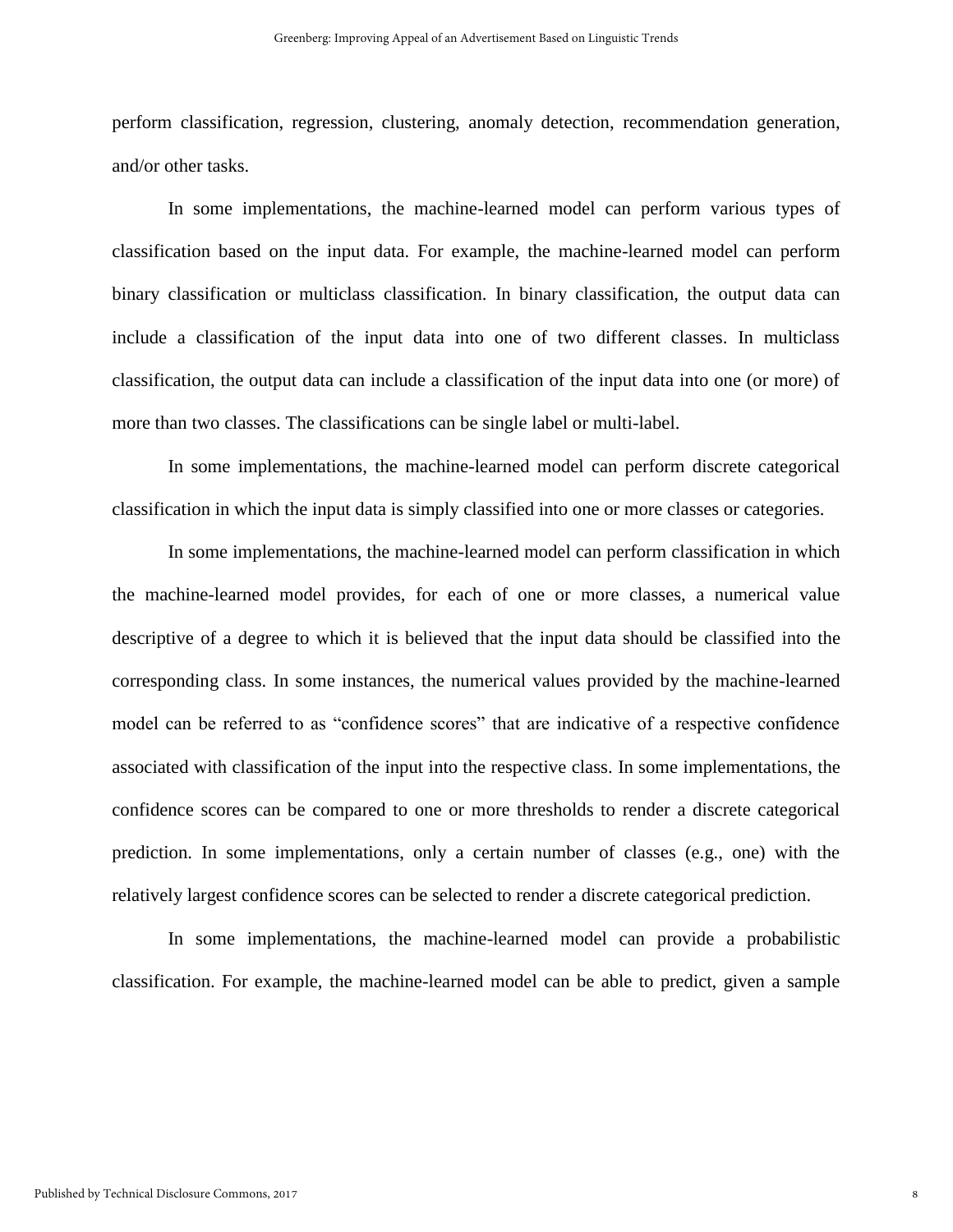input, a probability distribution over a set of classes. Thus, rather than outputting only the most likely class to which the sample input should belong, the machine-learned model can output, for each class, a probability that the sample input belongs to such class. In some implementations, the probability distribution over all possible classes can sum to one. In some implementations, a softmax function or layer can be used to squash a set of real values respectively associated with the possible classes to a set of real values in the range  $(0, 1)$  that sum to one.

In some implementations, the probabilities provided by the probability distribution can be compared to one or more thresholds to render a discrete categorical prediction. In some implementations, only a certain number of classes (e.g., one) with the relatively largest predicted probability can be selected to render a discrete categorical prediction.

In some implementations in which the machine-learned model performs classification, the machine-learned model can be trained using supervised learning techniques. For example, the machine-learned model can be trained on a training dataset that includes training examples labeled as belonging (or not belonging) to one or more classes. Further details regarding supervised training techniques are provided below.

In some implementations, the machine-learned model can perform regression to provide output data in the form of a continuous numeric value. The continuous numeric value can correspond to any number of different metrics or numeric representations, including, for example, currency values, scores, or other numeric representations. As examples, the machinelearned model can perform linear regression, polynomial regression, or nonlinear regression. As examples, the machine-learned model can perform simple regression or multiple regression. As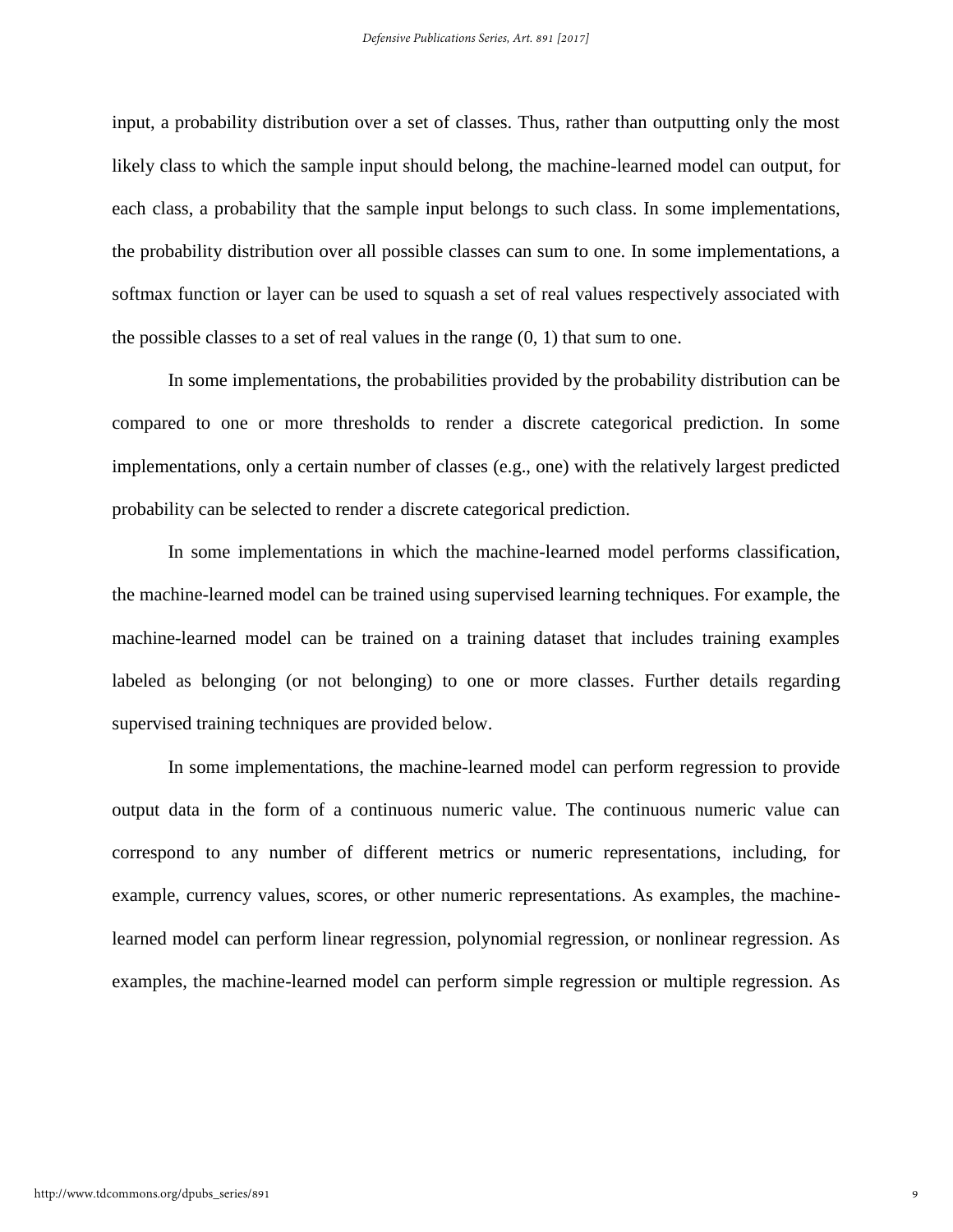described above, in some implementations, a softmax function or layer can be used to squash a set of real values respectively associated with a two or more possible classes to a set of real values in the range (0, 1) that sum to one.

In some implementations, the machine-learned model can perform various types of clustering. For example, the machine-learned model can identify one or more previously-defined clusters to which the input data most likely corresponds. As another example, the machinelearned model can identify one or more clusters within the input data. That is, in instances in which the input data includes multiple objects, documents, or other entities, the machine-learned model can sort the multiple entities included in the input data into a number of clusters. In some implementations in which the machine-learned model performs clustering, the machine-learned model can be trained using unsupervised learning techniques.

In some implementations, the machine-learned model can perform anomaly detection or outlier detection. For example, the machine-learned model can identify input data that does not conform to an expected pattern or other characteristic (e.g., as previously observed from previous input data). As examples, the anomaly detection can be used for fraud detection or system failure detection.

In some implementations, the machine-learned model can provide output data in the form of one or more recommendations. For example, the machine-learned model can be included in a recommendation system or engine. As an example, given input data that describes previous outcomes for certain entities (e.g., a score, ranking, or rating indicative of an amount of success or enjoyment), the machine-learned model can output a suggestion or recommendation of one or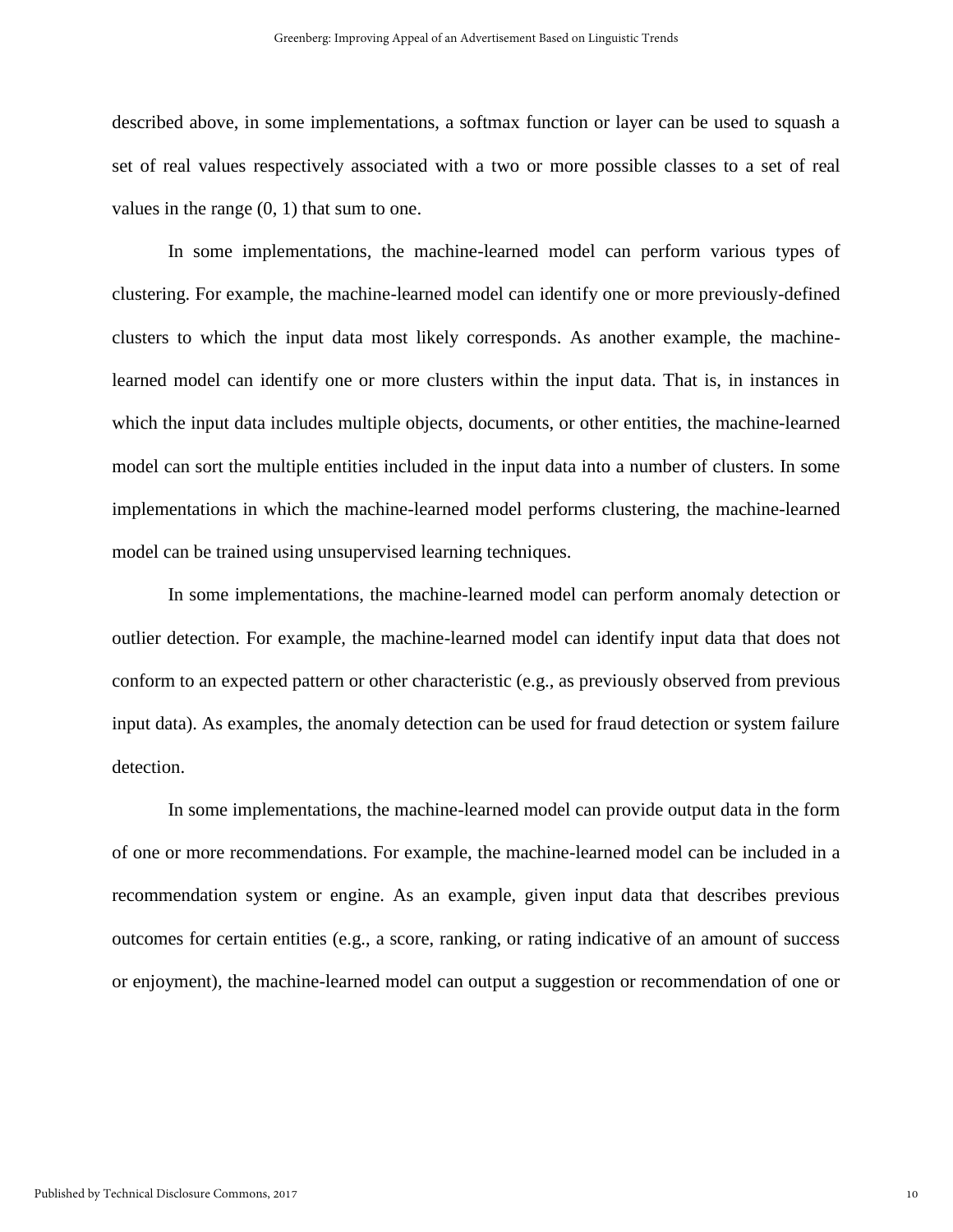more additional entities that, based on the previous outcomes, are expected to have a desired outcome (e.g., elicit a score, ranking, or rating indicative of success or enjoyment). As one example, given input data descriptive of a number of products purchased or rated highly by a user, a recommendation system can output a suggestion or recommendation of an additional product that the user might enjoy or wish to purchase.

In some implementations, the machine-learned model can act as an agent within an environment. For example, the machine-learned model can be trained using reinforcement learning, which will be discussed in further detail below.

In some implementations, the machine-learned model can be a parametric model while, in other implementations, the machine-learned model can be a non-parametric model. In some implementations, the machine-learned model can be a linear model while, in other implementations, the machine-learned model can be a non-linear model.

As described above, the machine-learned model can be or include one or more of various different types of machine-learned models. Examples of such different types of machine-learned models are provided below for illustration. One or more of the example models described below can be used (e.g., combined) to provide the output data in response to the input data. Additional models beyond the example models provided below can be used as well.

In some implementations, the machine-learned model can be or include one or more classifier models such as, for example, linear classification models; quadratic classification models; etc.

In some implementations, the machine-learned model can be or include one or more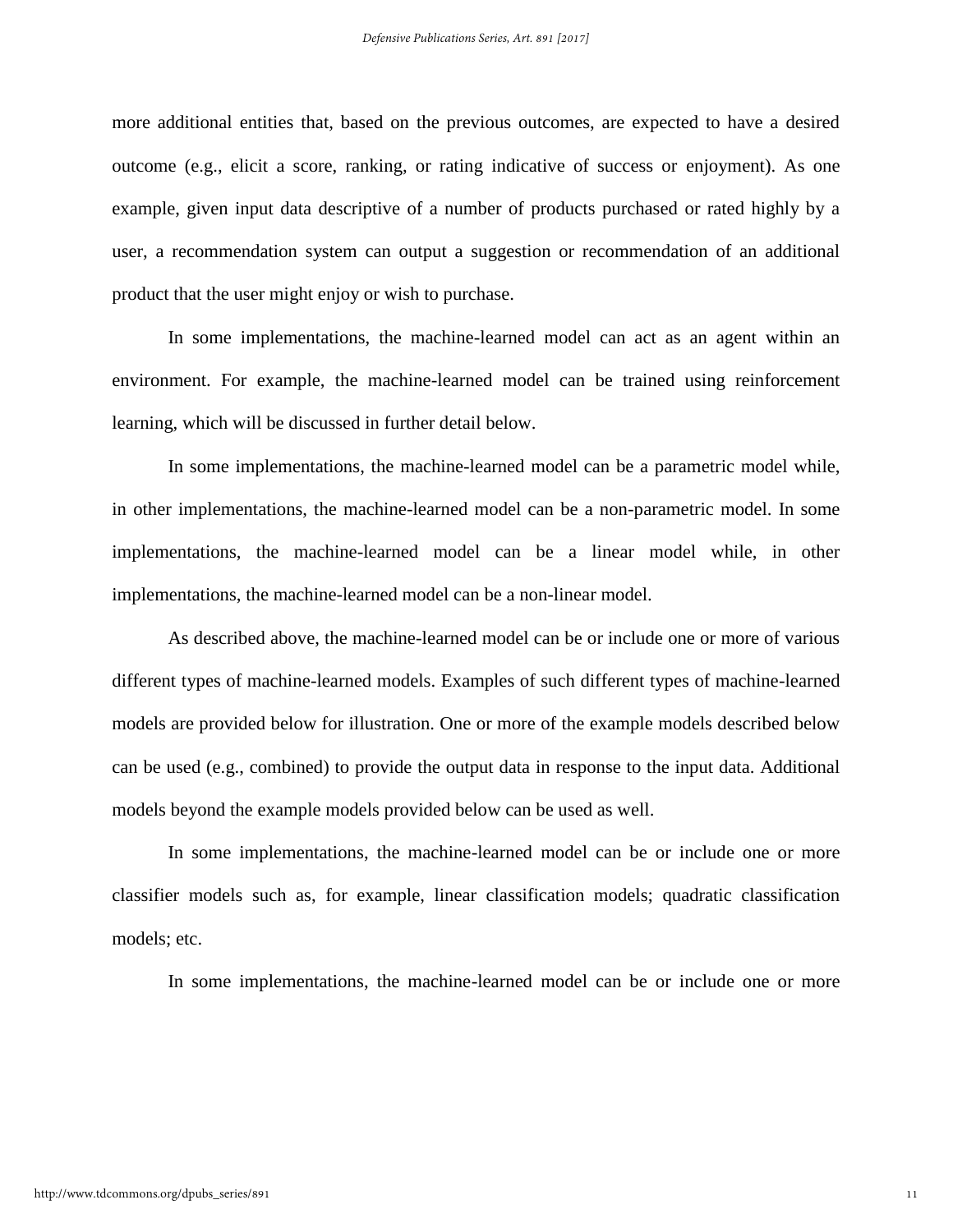regression models such as, for example, simple linear regression models; multiple linear regression models; logistic regression models; stepwise regression models; multivariate adaptive regression splines; locally estimated scatterplot smoothing models; etc.

In some implementations, the machine-learned model can be or include one or more decision tree-based models such as, for example, classification and/or regression trees; iterative dichotomiser 3 decision trees; C4.5 decision trees; chi-squared automatic interaction detection decision trees; decision stumps; conditional decision trees; etc.

In some implementations, the machine-learned model can be or include one or more kernel machines. In some implementations, the machine-learned model can be or include one or more support vector machines.

In some implementations, the machine-learned model can be or include one or more instance-based learning models such as, for example, learning vector quantization models; selforganizing map models; locally weighted learning models; etc.

In some implementations, the machine-learned model can be or include one or more nearest neighbor models such as, for example, k-nearest neighbor classifications models; knearest neighbors regression models; etc.

In some implementations, the machine-learned model can be or include one or more Bayesian models such as, for example, naïve Bayes models; Gaussian naïve Bayes models; multinomial naïve Bayes models; averaged one-dependence estimators; Bayesian networks; Bayesian belief networks; hidden Markov models; etc.

In some implementations, the machine-learned model can be or include one or more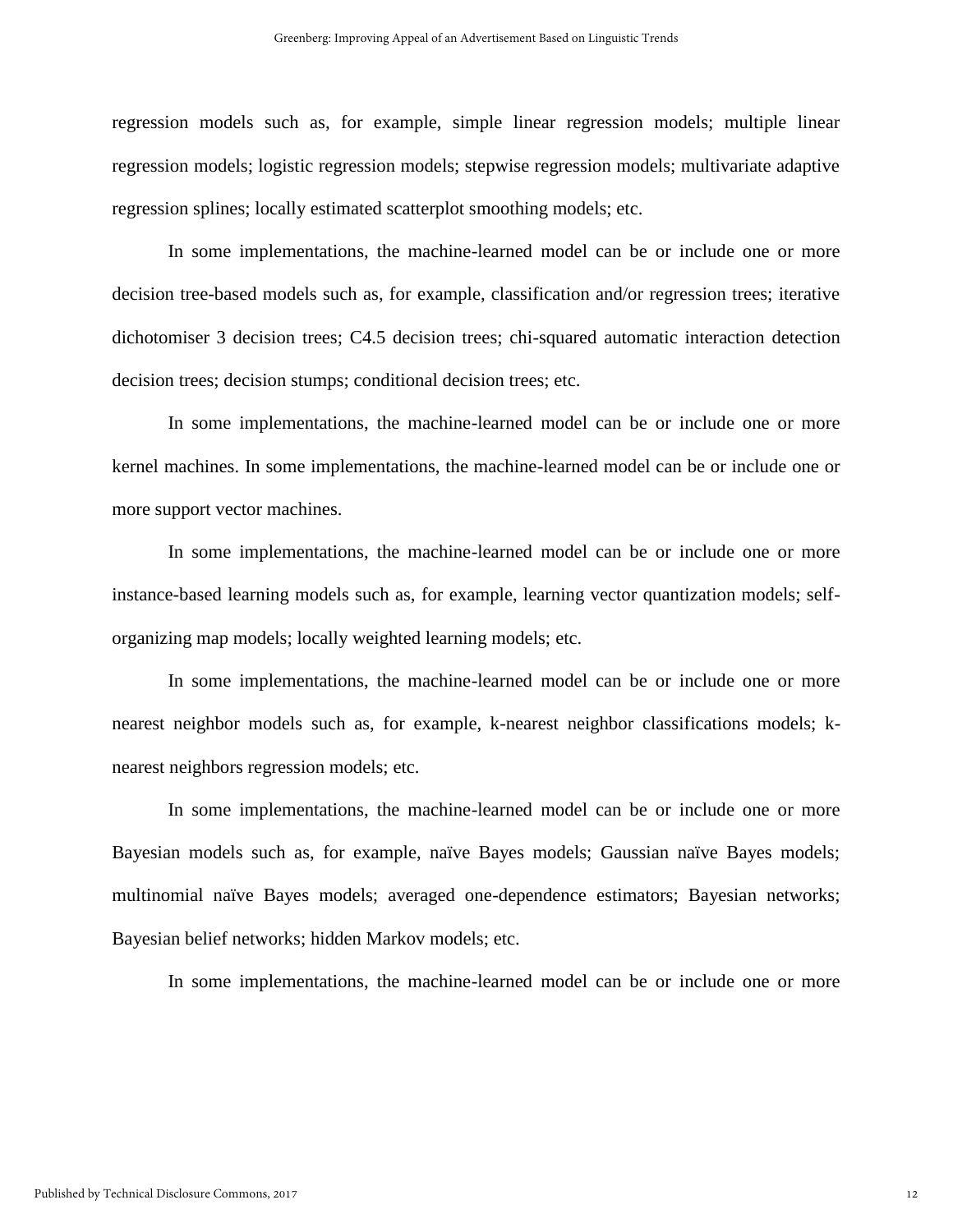artificial neural networks (also referred to simply as neural networks). A neural network can include a group of connected nodes, which also can be referred to as neurons or perceptrons. A neural network can be organized into one or more layers. Neural networks that include multiple layers can be referred to as "deep" networks. A deep network can include an input layer, an output layer, and one or more hidden layers positioned between the input layer and the output layer. The nodes of the neural network can be connected or non-fully connected.

In some implementations, the machine-learned model can be or include one or more feed forward neural networks. In feed forward networks, the connections between nodes do not form a cycle. For example, each connection can connect a node from an earlier layer to a node from a later layer.

In some instances, the machine-learned model can be or include one or more recurrent neural networks. In some instances, at least some of the nodes of a recurrent neural network can form a cycle. Recurrent neural networks can be especially useful for processing input data that is sequential in nature. In particular, in some instances, a recurrent neural network can pass or retain information from a previous portion of the input data sequence to a subsequent portion of the input data sequence through the use of recurrent or directed cyclical node connections.

As one example, sequential input data can include time-series data (e.g., sensor data versus time or imagery captured at different times). For example, a recurrent neural network can analyze sensor data versus time to detect or predict a swipe direction, to perform handwriting recognition, etc. As another example, sequential input data can include words in a sentence (e.g., for natural language processing, speech detection or processing, etc.); notes in a musical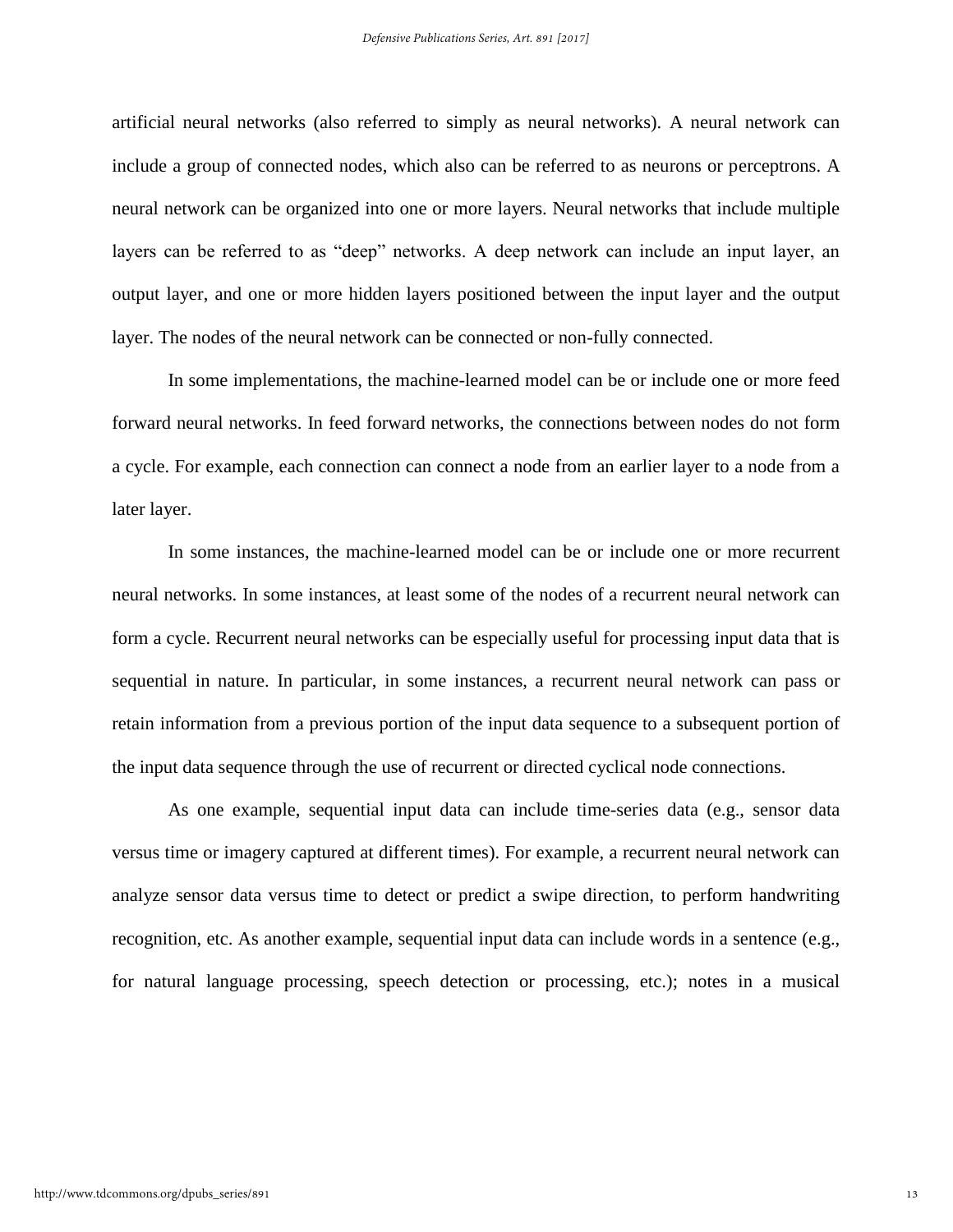composition; sequential actions taken by a user (e.g., to detect or predict sequential application usage); sequential object states; etc.

Example recurrent neural networks include long short-term (LSTM) recurrent neural networks; gated recurrent units; bi-direction recurrent neural networks; continuous time recurrent neural networks; neural history compressors; echo state networks; Elman networks; Jordan networks; recursive neural networks; Hopfield networks; fully recurrent networks; sequence-tosequence configurations; etc.

In some implementations, the machine-learned model can be or include one or more convolutional neural networks. In some instances, a convolutional neural network can include one or more convolutional layers that perform convolutions over input data using learned filters. Filters can also be referred to as kernels. Convolutional neural networks can be especially useful for vision problems such as when the input data includes imagery such as still images or video. However, convolutional neural networks can also be applied for natural language processing.

In some implementations, the machine-learned model can be or include one or more generative networks such as, for example, generative adversarial networks. Generative networks can be used to generate new data such as new images or other content.

In some implementations, the machine-learned model can be or include an autoencoder. In some instances, the aim of an autoencoder is to learn a representation (e.g., a lowerdimensional encoding) for a set of data, typically for the purpose of dimensionality reduction. For example, in some instances, an autoencoder can seek to encode the input data and then provide output data that reconstructs the input data from the encoding. Recently, the autoencoder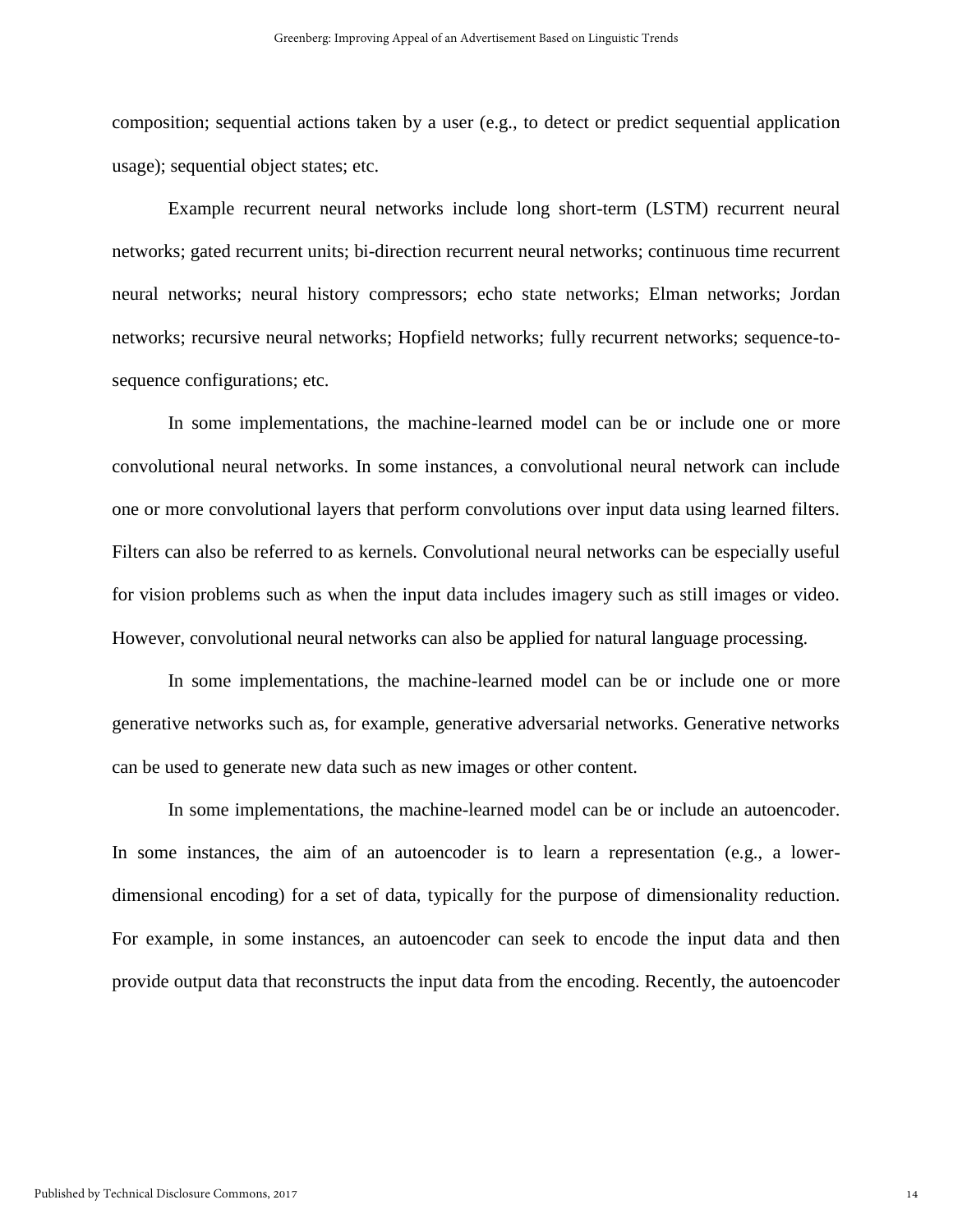concept has become more widely used for learning generative models of data. In some instances, the autoencoder can include additional losses beyond reconstructing the input data.

In some implementations, the machine-learned model can be or include one or more other forms of artificial neural networks such as, for example, deep Boltzmann machines; deep belief networks; stacked autoencoders; etc. Any of the neural networks described herein can be combined (e.g., stacked) to form more complex networks.

In some implementations, one or more neural networks can be used to provide an embedding based on the input data. For example, the embedding can be a representation of knowledge abstracted from the input data into one or more learned dimensions. In some instances, embeddings can be a useful source for identifying related entities. In some instances embeddings can be extracted from the output of the network, while in other instances embeddings can be extracted from any hidden node or layer of the network (e.g., a close to final but not final layer of the network). Embeddings can be useful for performing auto suggest next video, product suggestion, entity or object recognition, etc. In some instances, embeddings be useful inputs for downstream models. For example, embeddings can be useful to generalize input data (e.g., search queries) for a downstream model or processing system.

In some implementations, the machine-learned model can include one or more clustering models such as, for example, k-means clustering models; k-medians clustering models; expectation maximization models; hierarchical clustering models; etc.

In some implementations, the machine-learned model can perform one or more dimensionality reduction techniques such as, for example, principal component analysis; kernel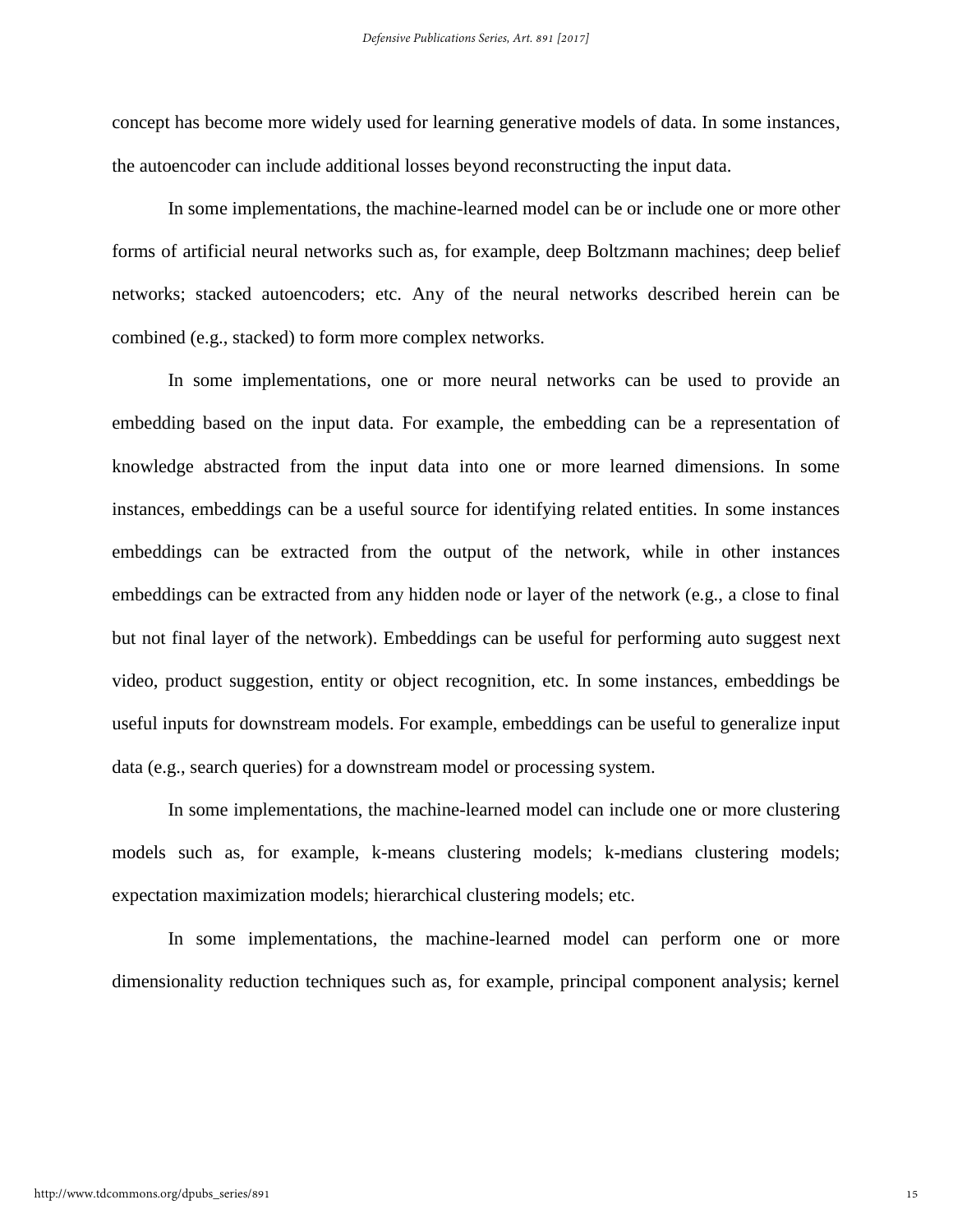principal component analysis; graph-based kernel principal component analysis; principal component regression; partial least squares regression; Sammon mapping; multidimensional scaling; projection pursuit; linear discriminant analysis; mixture discriminant analysis; quadratic discriminant analysis; generalized discriminant analysis; flexible discriminant analysis; autoencoding; etc.

In some implementations, the machine-learned model can perform or be subjected to one or more reinforcement learning techniques such as Markov decision processes; dynamic programming; Q functions or Q-learning; value function approaches; deep Q-networks; differentiable neural computers; asynchronous advantage actor-critics; deterministic policy gradient; etc.

In some implementations, the machine-learned model can be an autoregressive model. In some instances, an autoregressive model can specify that the output data depends linearly on its own previous values and on a stochastic term. In some instances, an autoregressive model can take the form of a stochastic difference equation. One example autoregressive model is WaveNet, which is a generative model for raw audio.

In some implementations, the machine-learned model can include or form part of a multiple model ensemble. As one example, bootstrap aggregating can be performed, which can also be referred to as "bagging." In bootstrap aggregating, a training dataset is split into a number of subsets (e.g., through random sampling with replacement) and a plurality of models are respectively trained on the number of subsets. At inference time, respective outputs of the plurality of models can be combined (e.g., through averaging, voting, or other techniques) and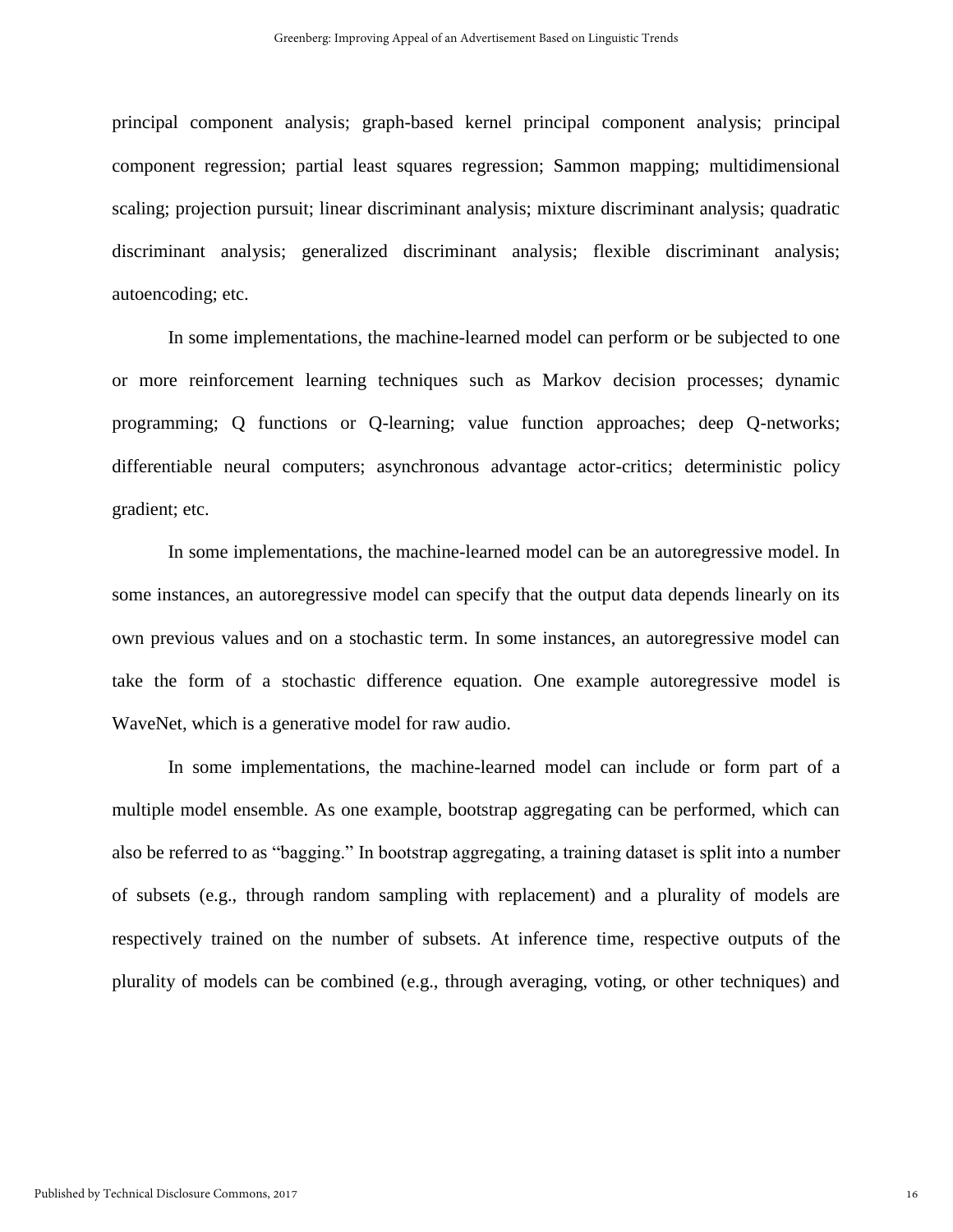used as the output of the ensemble.

One example model ensemble is a random forest, which can also be referred to as a random decision forest. Random forests are an ensemble learning method for classification, regression, and other tasks. Random forests are generated by producing a plurality of decision trees at training time. In some instances, at inference time, the class that is the mode of the classes (classification) or the mean prediction (regression) of the individual trees can be used as the output of the forest. Random decision forests can correct for decision trees' tendency to overfit their training set.

Another example ensemble technique is stacking, which can, in some instances, be referred to as stacked generalization. Stacking includes training a combiner model to blend or otherwise combine the predictions of several other machine-learned models. Thus, a plurality of machine-learned models (e.g., of same or different type) can be trained based on training data. In addition, a combiner model can be trained to take the predictions from the other machine-learned models as inputs and, in response, produce a final inference or prediction. In some instances, a single-layer logistic regression model can be used as the combiner model.

Another example ensemble technique is boosting. Boosting can include incrementally building an ensemble by iteratively training weak models and then adding to a final strong model. For example, in some instances, each new model can be trained to emphasize the training examples that previous models misinterpreted (e.g., misclassified). For example, a weight associated with each of such misinterpreted examples can be increased. One common implementation of boosting is AdaBoost, which can also be referred to as Adaptive Boosting.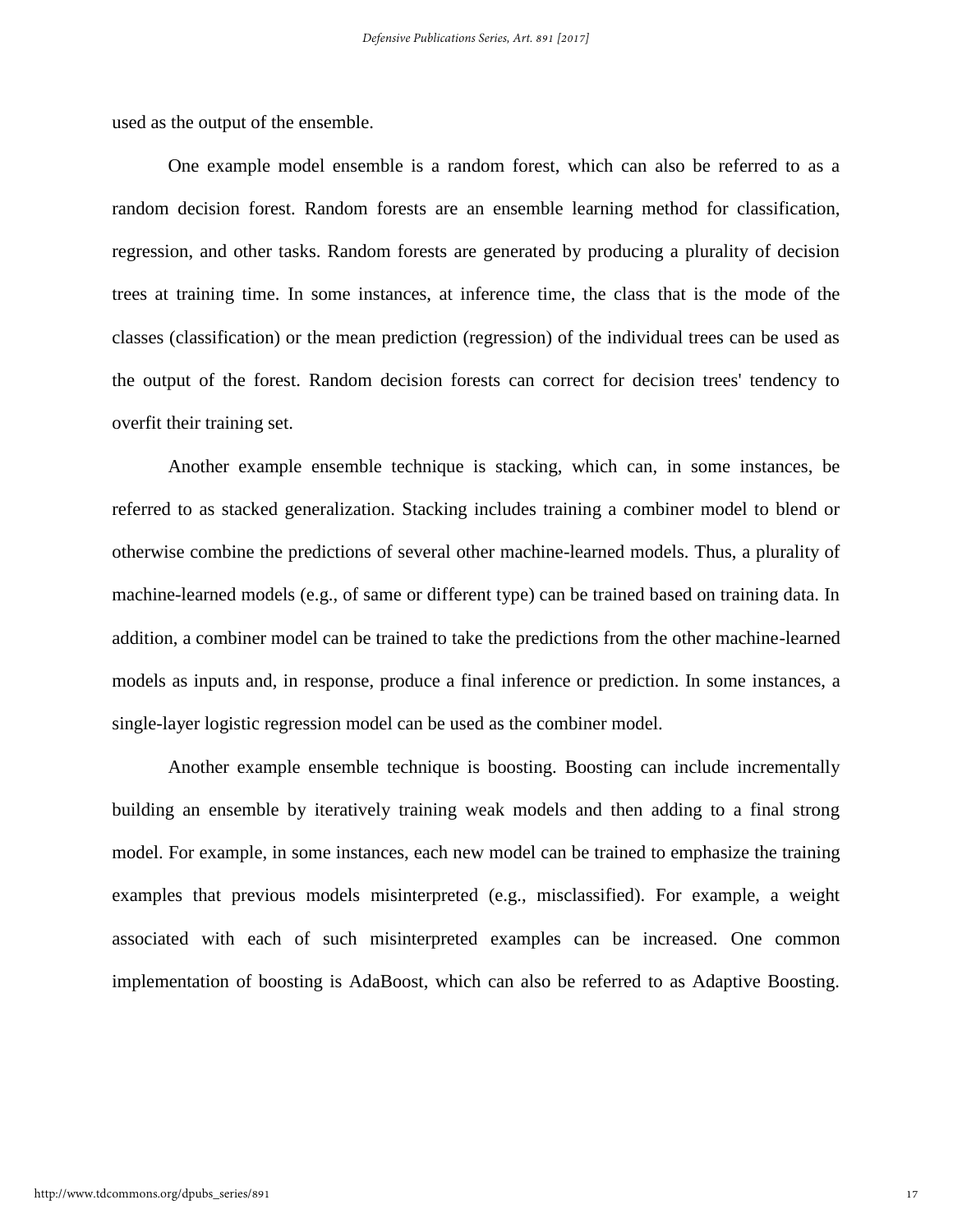Other example boosting techniques include LPBoost; TotalBoost; BrownBoost; xgboost; MadaBoost, LogitBoost, gradient boosting; etc.

Furthermore, any of the models described above (e.g., regression models and artificial neural networks) can be combined to form an ensemble. As an example, an ensemble can include a top level machine-learned model or a heuristic function to combine and/or weight the outputs of the models that form the ensemble.

In some implementations, multiple machine-learned models (e.g., that form an ensemble) can be linked and trained jointly (e.g., through backpropagation of errors sequentially through the model ensemble). However, in some implementations, only a subset (e.g., one) of the jointly trained models is used for inference.

In some implementations, the machine-learned model can be used to preprocess the input data for subsequent input into another model. For example, the machine-learned model can perform dimensionality reduction techniques and embeddings (e.g., matrix factorization, principal components analysis, singular value decomposition, word2vec/GLOVE, and/or related approaches); clustering; and even classification and regression for downstream consumption. Many of these techniques have been discussed above and will be further discussed below.

Referring again to Figure 1, and as discussed above, the machine-learned model can be trained or otherwise configured to receive the input data and, in response, provide the output data. The input data can include different types, forms, or variations of input data. As examples, in various implementations, the input data can include a candidate advertisement. The candidate advertisement may be, for instance, an existing advertisement. The candidate advertisement may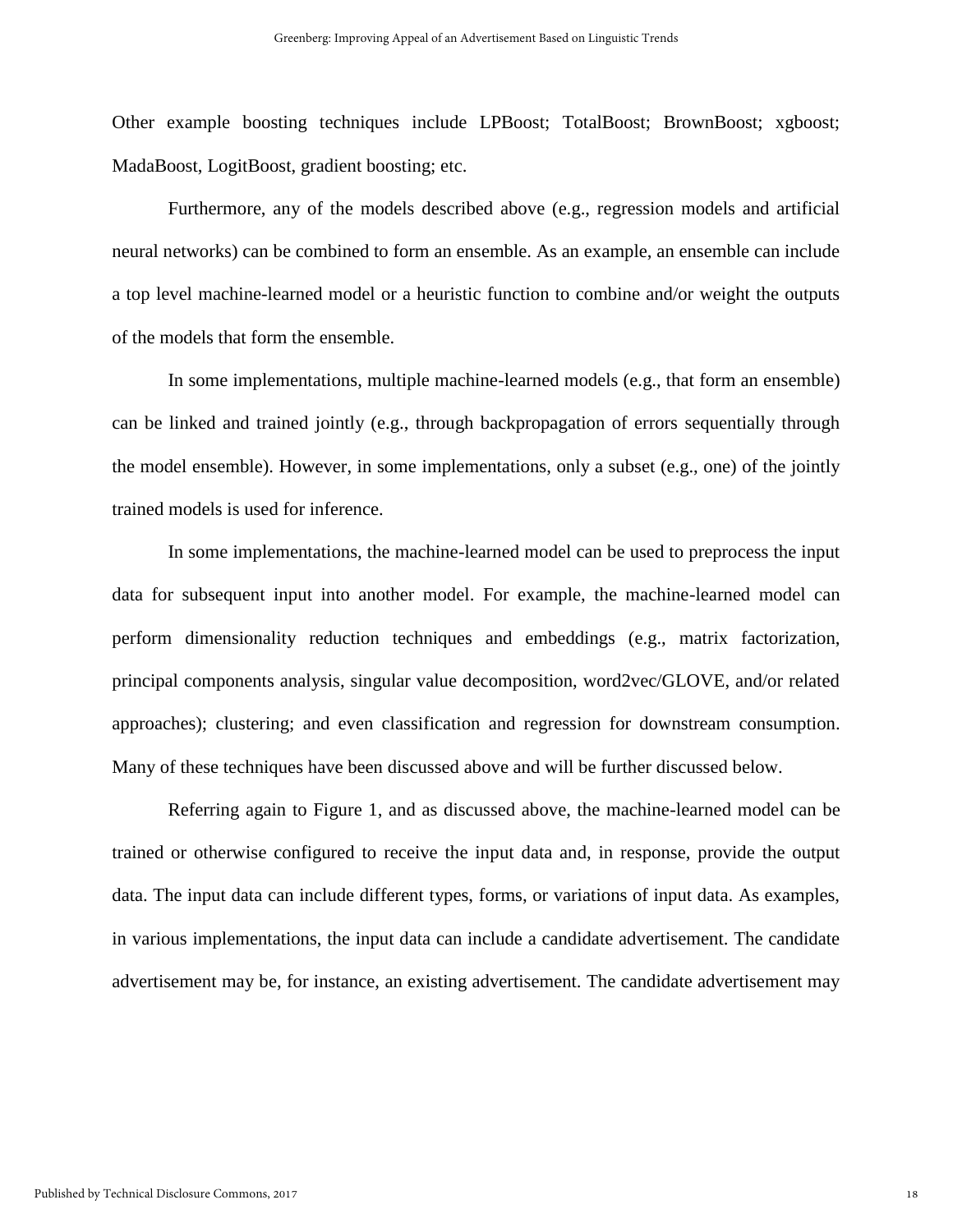be generated by a human or by a computer system. The candidate advertisement can be, for example, a text-only advertisement or may include graphics.

In some implementations, the machine-learned model can receive and use the input data in its raw form. In some implementations, the raw input data can be preprocessed. Thus, in addition or alternatively to the raw input data, the machine-learned model can receive and use the preprocessed input data.

In some implementations, preprocessing the input data can include extracting one or more additional features from the raw input data. For example, feature extraction techniques can be applied to the input data to generate one or more new, additional features. Example feature extraction techniques include edge detection; corner detection; blob detection; ridge detection; scale-invariant feature transform; motion detection; optical flow; Hough transform; etc.

In some implementations, the extracted features can include or be derived from transformations of the input data into other domains and/or dimensions. As an example, the extracted features can include or be derived from transformations of the input data into the frequency domain. For example, wavelet transformations and/or fast Fourier transforms can be performed on the input data to generate additional features.

In some implementations, the extracted features can include statistics calculated from the input data or certain portions or dimensions of the input data. Example statistics include the mode, mean, maximum, minimum, or other metrics of the input data or portions thereof.

In some implementations, as described above, the input data can be sequential in nature. In some instances, the sequential input data can be generated by sampling or otherwise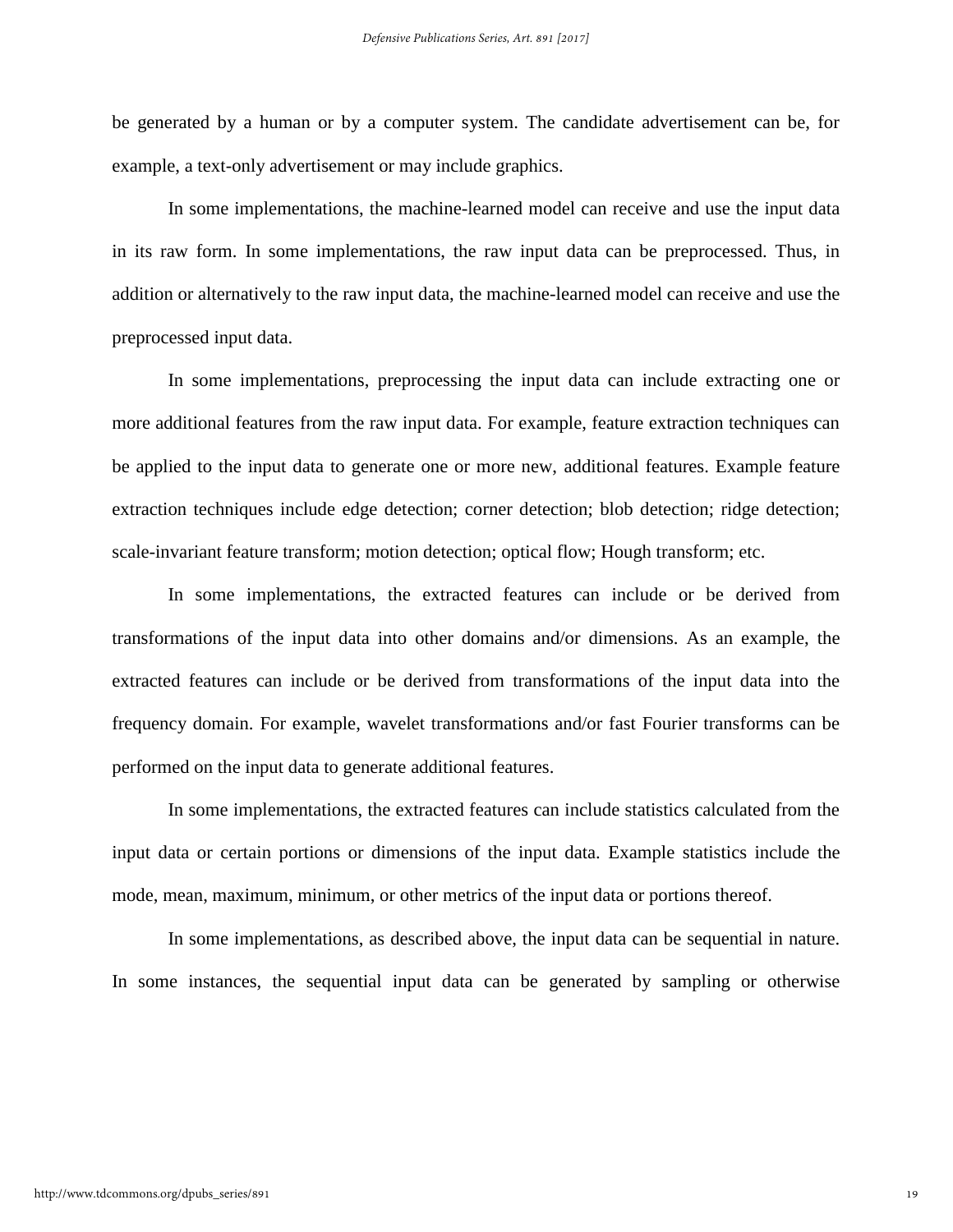segmenting a stream of input data. As one example, frames can be extracted from a video. In some implementations, sequential data can be made non-sequential through summarization.

As another example preprocessing technique, portions of the input data can be imputed. For example, additional synthetic input data can be generated through interpolation and/or extrapolation.

As another example preprocessing technique, some or all of the input data can be scaled, standardized, normalized, generalized, and/or regularized. Example regularization techniques include ridge regression; least absolute shrinkage and selection operator (LASSO); elastic net; least-angle regression; cross-validation; L1 regularization; L2 regularization; etc. As one example, some or all of the input data can be normalized by subtracting the mean across a given dimension's feature values from each individual feature value and then dividing by the standard deviation or other metric.

As another example preprocessing technique, some or all or the input data can be quantized or discretized. As yet another example, qualitative features or variables included in the input data can be converted to quantitative features or variables. For example, one hot encoding can be performed.

In some implementations, dimensionality reduction techniques can be applied to the input data prior to input into the machine-learned model. Several examples of dimensionality reduction techniques are provided above, including, for example, principal component analysis; kernel principal component analysis; graph-based kernel principal component analysis; principal component regression; partial least squares regression; Sammon mapping; multidimensional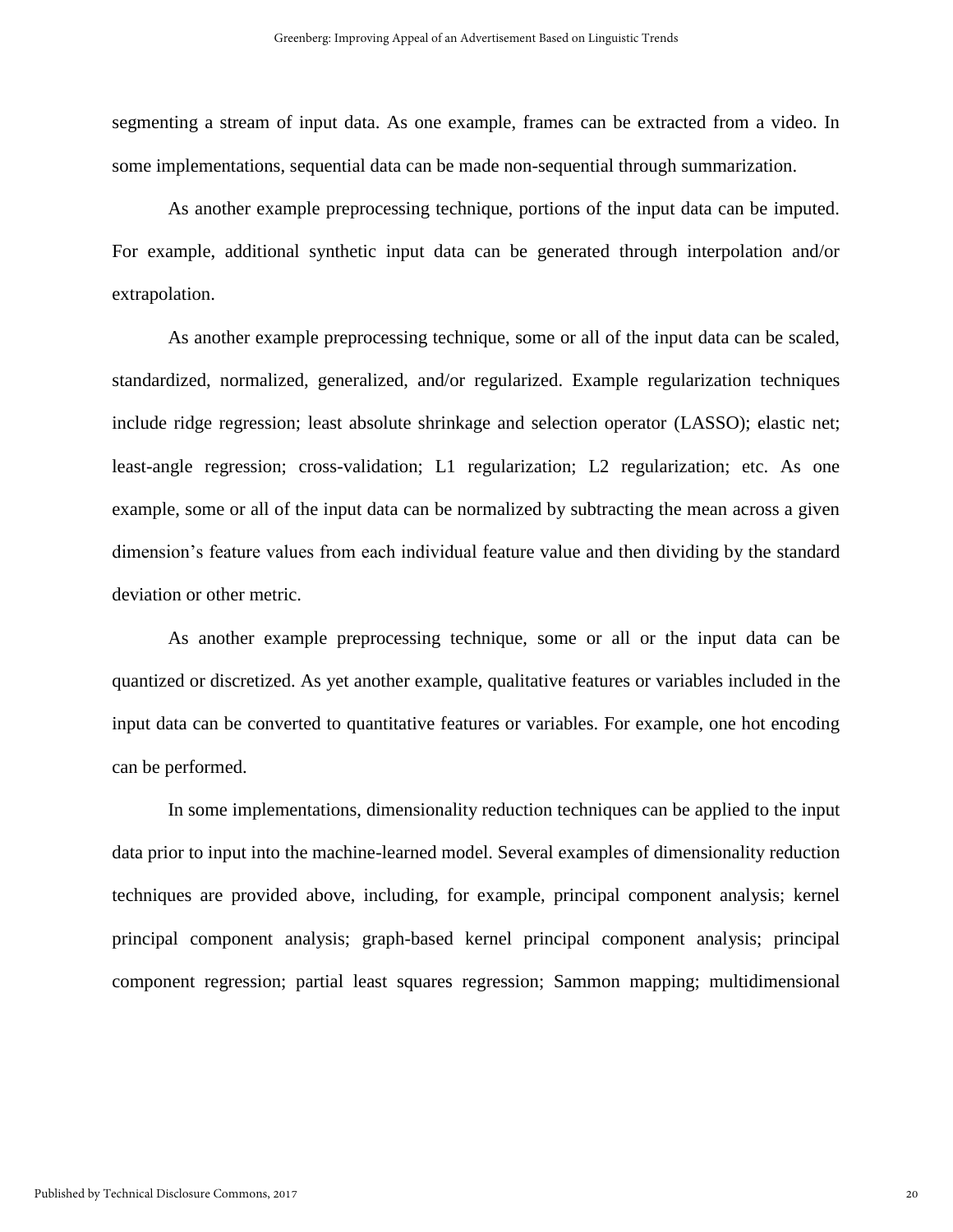scaling; projection pursuit; linear discriminant analysis; mixture discriminant analysis; quadratic discriminant analysis; generalized discriminant analysis; flexible discriminant analysis; autoencoding; etc.

In some implementations, during training, the input data can be intentionally deformed in any number of ways to increase model robustness, generalization, or other qualities. Example techniques to deform the input data include adding noise; changing color, shade, or hue; magnification; segmentation; amplification; etc.

Referring again to Figure 1, in response to receipt of the input data, the machine-learned model can provide the output data. The output data can include different types, forms, or variations of output data. As examples, in various implementations, the output data can include a "fashionable" advertisement that is similar to the candidate advertisement but reflects the linguistic trends used to train the model. For example, the candidate advertisement might be a simple text blurb such as "Our product is radical!" and current linguistic trends may indicate that the word "radical" is generally not used, with "awesome" being used in similar context instead. Thus, the one or more machine-learned models may generate an advertisement such as "Our product is awesome!" The example above is given for illustrative purposes only.

In some embodiments, more sophisticated linguistic trends (e.g. grammatical aspects, expressions, styling, etc.) may be learned by the one or more machine-learned models. In some embodiments (e.g. if generating a spatially restricted advertisement such as for a short-form social media board), the linguistic trends may include acronyms or abbreviations. For example, a linguistic trend may indicate that the phrase "happy birthday" is frequently shortened to "HBD".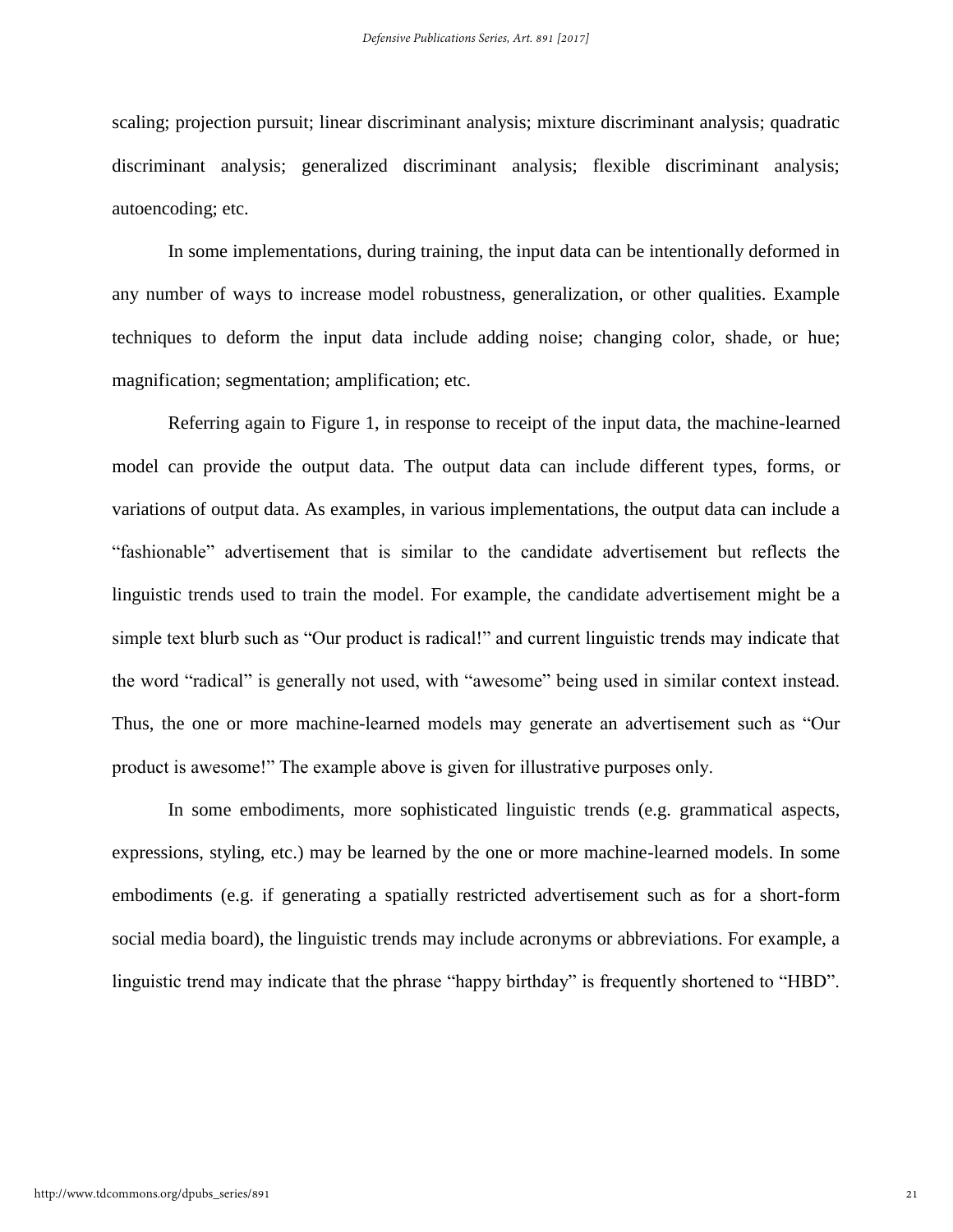Based on the observance of this linguistic trend, the one or more machine-learned models may replace "happy birthday" with "HBD" in a candidate advertisement.

As discussed above, in some implementations, the output data can include various types of classification data (e.g., binary classification, multiclass classification, single label, multilabel, discrete classification, regressive classification, probabilistic classification, etc.) or can include various types of regressive data (e.g., linear regression, polynomial regression, nonlinear regression, simple regression, multiple regression, etc.). In other instances, the output data can include clustering data, anomaly detection data, recommendation data, or any of the other forms of output data discussed above.

In some implementations, the output data can influence downstream processes or decision making. As one example, in some implementations, the output data can be interpreted and/or acted upon by a rules-based regulator.

Thus, the present disclosure provides systems and methods that include or otherwise leverage one or more machine-learned models to generate fashionable advertisements based on a candidate advertisement and linguistic trends determined from sample material from one or more advertising platforms. Any of the different types or forms of input data described above can be combined with any of the different types or forms of machine-learned models described above to provide any of the different types or forms of output data described above.

The systems and methods of the present disclosure can be implemented by or otherwise executed on one or more computing devices. Example computing devices include user computing devices (e.g., laptops, desktops, and mobile computing devices such as tablets,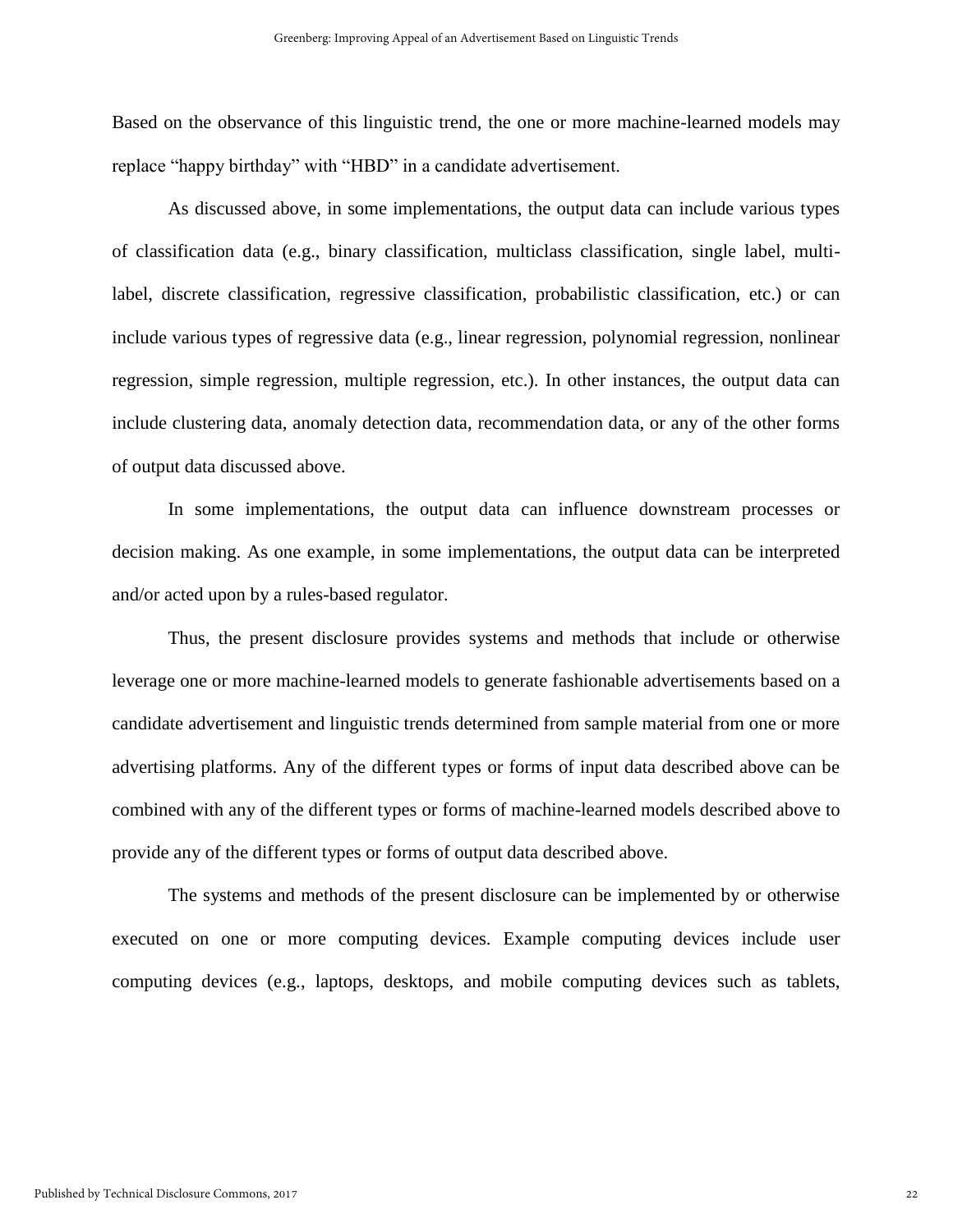smartphones, wearable computing devices, etc.); embedded computing devices (e.g., devices embedded within a vehicle, camera, image sensor, industrial machine, satellite, gaming console or controller, or home appliance such as a refrigerator, thermostat, energy meter, home energy manager, smart home assistant, etc.); server computing devices (e.g., database servers, parameter servers, file servers, mail servers, print servers, web servers, game servers, application servers, etc.); dedicated, specialized model processing or training devices; virtual computing devices; other computing devices or computing infrastructure; or combinations thereof.

Thus, in some implementations, the machine-learned model can be stored at and/or implemented locally by an embedded device or a user computing device such as a mobile device. Output data obtained through local implementation of the machine-learned model at the embedded device or the user computing device can be used to improve performance of the embedded device or the user computing device (e.g., an application implemented by the embedded device or the user computing device). As one example, Figure 2 illustrates a block diagram of an example computing device that stores and implements a machine-learned model locally.

In other implementations, the machine-learned model can be stored at and/or implemented by a server computing device. In some instances, output data obtained through implementation of the machine-learned model at the server computing device can be used to improve other server tasks or can be used by other non-user devices to improve services performed by or for such other non-user devices. For example, the output data can improve other downstream processes performed by the server computing device for a user computing device or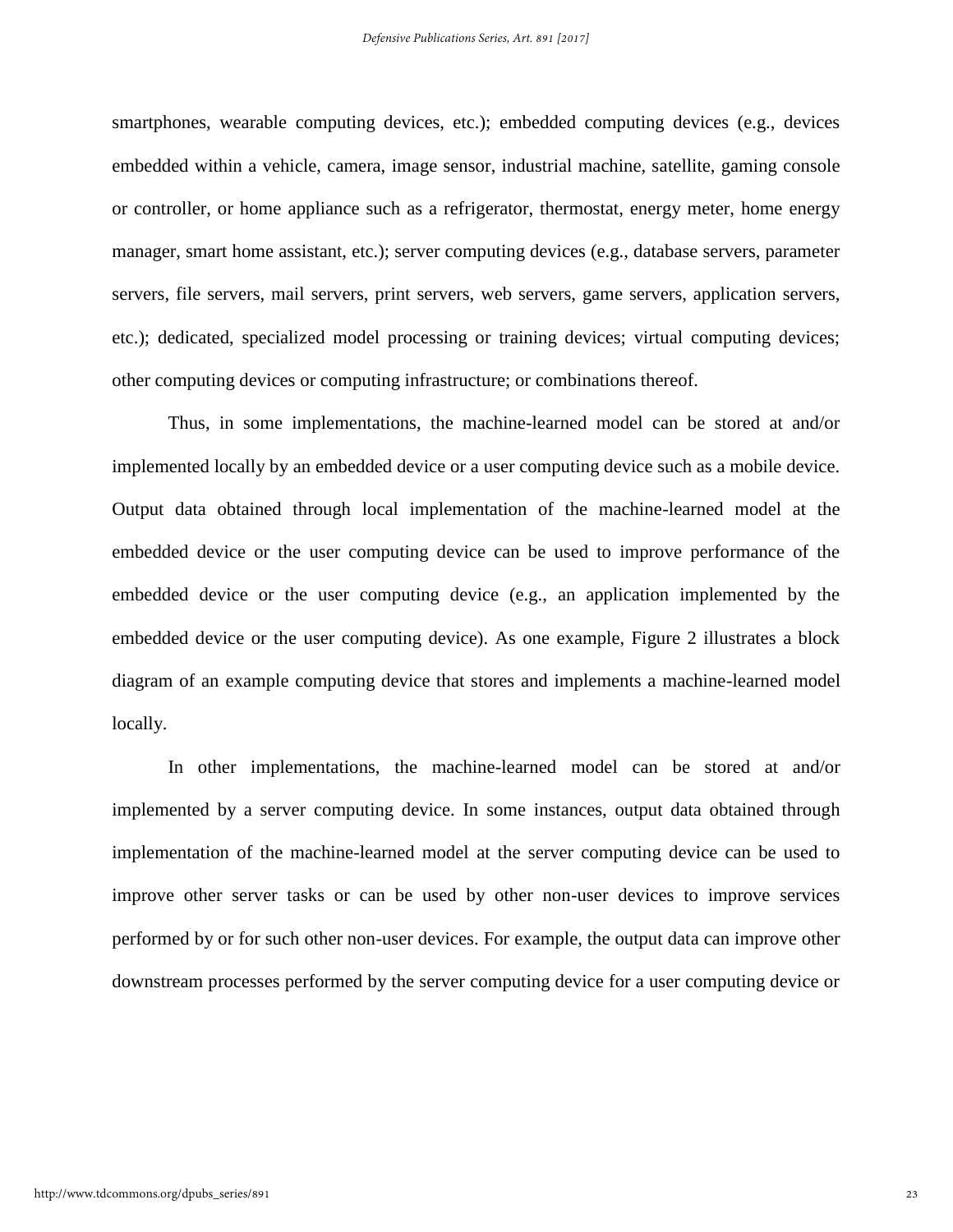embedded computing device. In other instances, output data obtained through implementation of the machine-learned model at the server computing device can be sent to and used by a user computing device, an embedded computing device, or some other client device. For example, the server computing device can be said to perform machine learning as a service. As one example, Figure 3 illustrates a block diagram of an example client computing device that can communicate over a network with an example server computing system that includes a machine-learned model.

In yet other implementations, different respective portions of the machine-learned model can be stored at and/or implemented by some combination of a user computing device; an embedded computing device; a server computing device; etc.

Computing devices can perform graph processing techniques or other machine learning techniques using one or more machine learning platforms, frameworks, and/or libraries, such as, for example, TensorFlow, Caffe/Caffe2, Theano, Torch/PyTorch, MXnet, CNTK, etc.

Computing devices can be distributed at different physical locations and connected via one or more networks. Distributed computing devices can operate according to sequential computing architectures, parallel computing architectures, or combinations thereof. In one example, distributed computing devices can be controlled or guided through use of a parameter server.

In some implementations, multiple instances of the machine-learned model can be parallelized to provide increased processing throughput. For example, the multiple instances of the machine-learned model can be parallelized on a single processing device or computing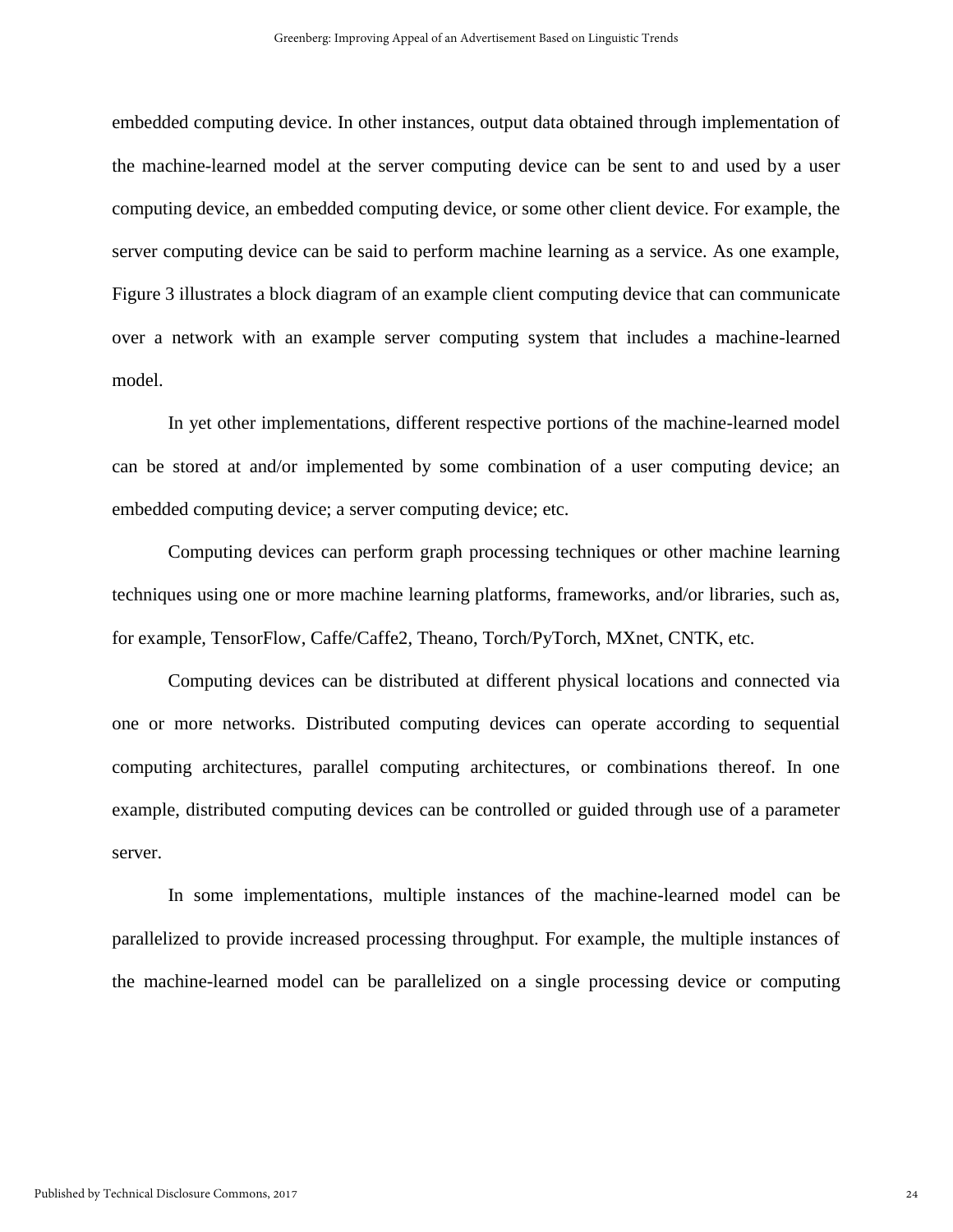device or parallelized across multiple processing devices or computing devices.

Each computing device that implements the machine-learned model or other aspects of the present disclosure can include a number of hardware components that enable performance of the techniques described herein. For example, each computing device can include one or more memory devices that store some or all of the machine-learned model. For example, the machinelearned model can be a structured numerical representation that is stored in memory. The one or more memory devices can also include instructions for implementing the machine-learned model or performing other operations. Example memory devices include RAM, ROM, EEPROM, EPROM, flash memory devices, magnetic disks, etc., and combinations thereof.

Each computing device can also include one or more processing devices that implement some or all of the machine-learned model and/or perform other related operations. Example processing devices include one or more of: a central processing unit (CPU); a visual processing unit (VPU); a graphics processing unit (GPU); a tensor processing unit (TPU); a neural processing unit (NPU); a neural processing engine; a core of a CPU, VPU, GPU, TPU, NPU or other processing device; an application specific integrated circuit (ASIC); a field programmable gate array (FPGA); a co-processor; a controller; or combinations of the processing devices described above. Processing devices can be embedded within other hardware components such as, for example, an image sensor, accelerometer, etc.

Hardware components (e.g., memory devices and/or processing devices) can be spread across multiple physically distributed computing devices and/or virtually distributed computing systems.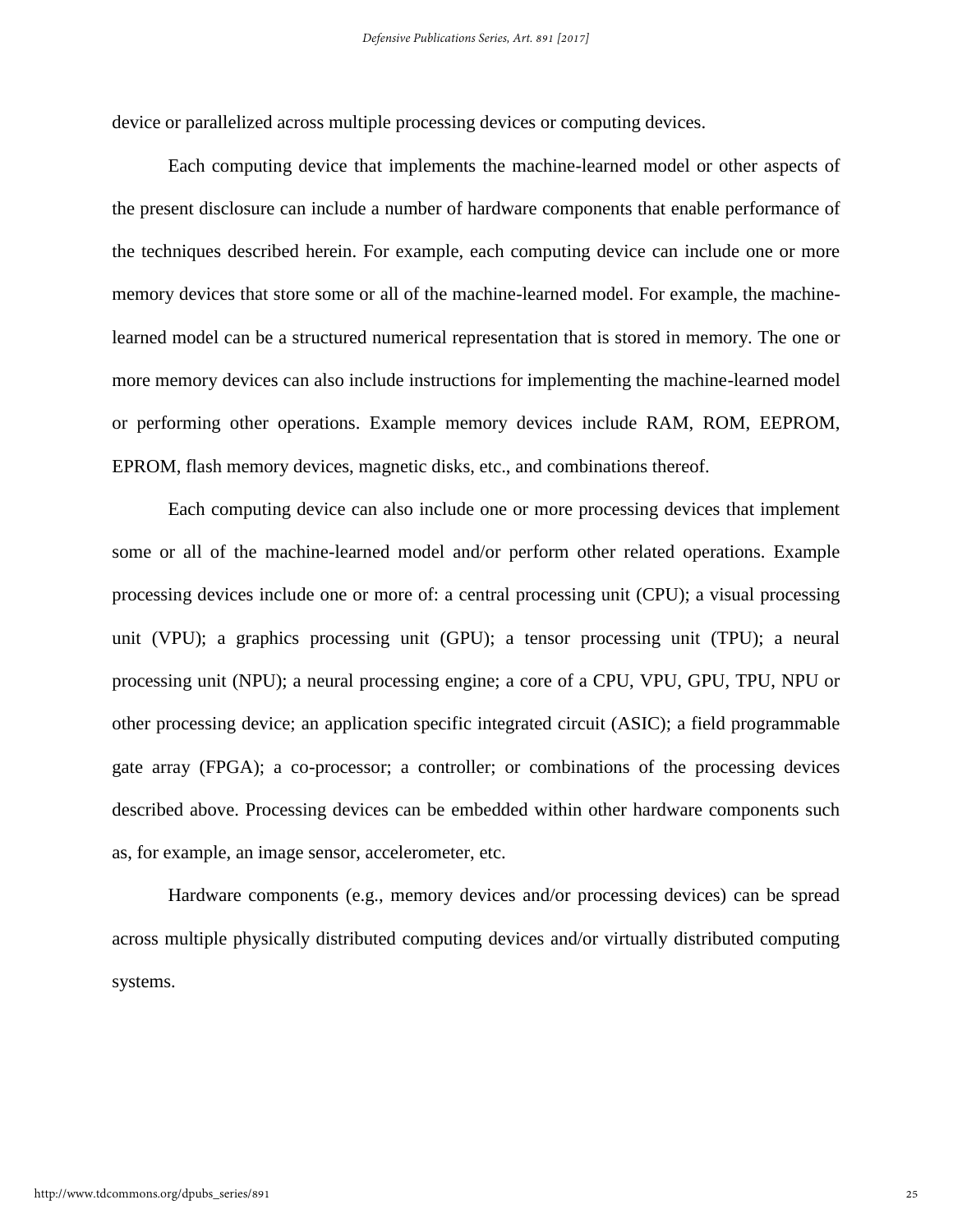In some implementations, the machine-learned models described herein can be trained at a training computing system and then provided for storage and/or implementation at one or more computing devices, as described above. For example, a model trainer can be located at the training computing system. The training computing system can be included in or separate from the one or more computing devices that implement the machine-learned model. As one example, Figure 4 illustrates a block diagram of an example computing device in communication with an example training computing system that includes a model trainer.

In some implementations, the model can be trained in an offline fashion or an online fashion. In offline training (also known as batch learning), a model is trained on the entirety of a static set of training data. In online learning, the model is continuously trained (or re-trained) as new training data becomes available (e.g., while the model is used to perform inference).

In some implementations, the model trainer can perform centralized training of the machine-learned models (e.g., based on a centrally stored dataset). In other implementations, decentralized training techniques such as distributed training, federated learning, or the like can be used to train, update, or personalize the machine-learned models.

The machine-learned models described herein can be trained according to one or more of various different training types or techniques. For example, in some implementations, the machine-learned models can be trained using supervised learning, in which the machine-learned model is trained on a training dataset that includes instances or examples that have labels. The labels can be manually applied by experts, generated through crowd-sourcing, or provided by other techniques (e.g., by physics-based or complex mathematical models). In some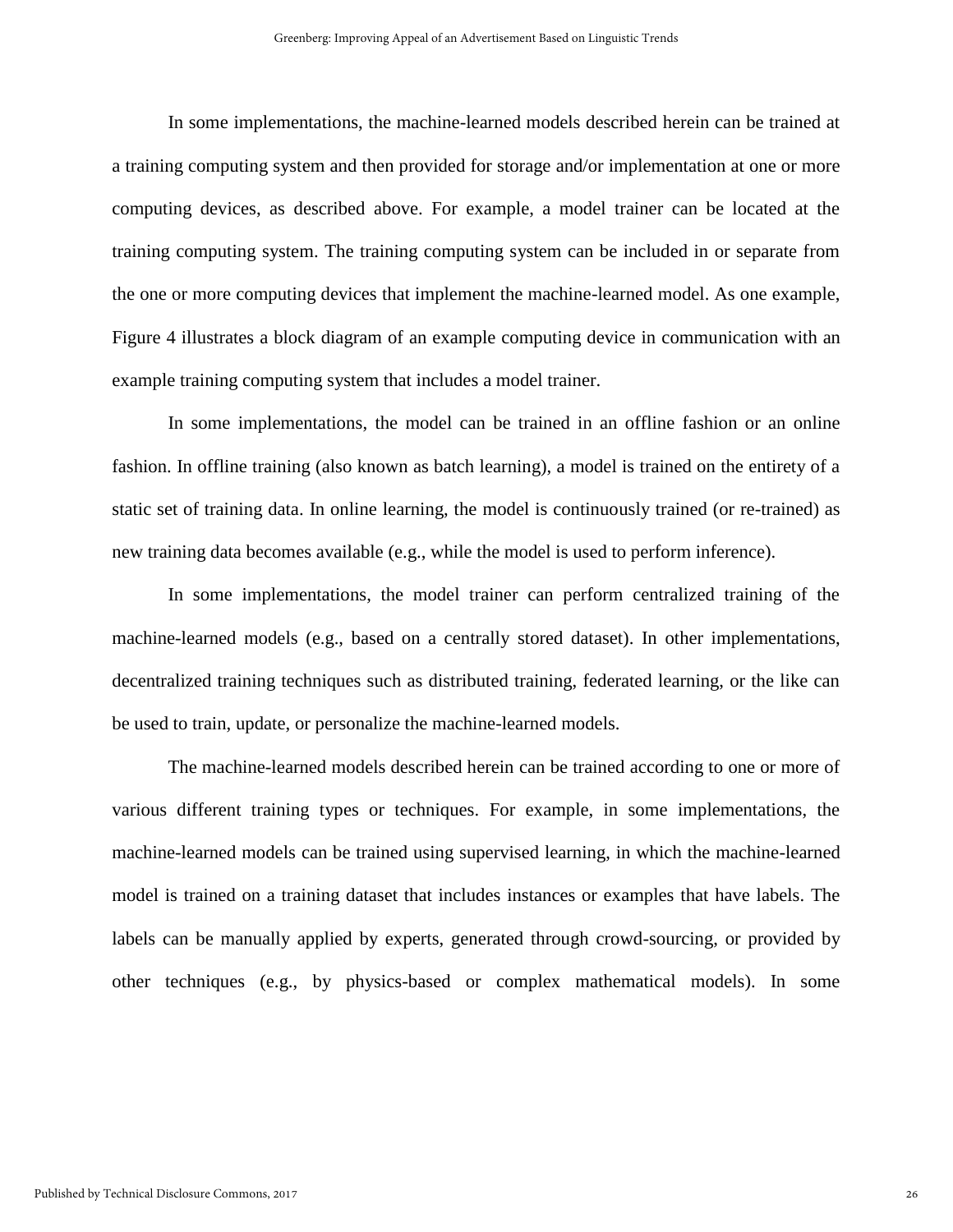implementations, if the user has provided consent, the training examples can be provided by the user computing device. In some implementations, this process can be referred to as personalizing the model.

As one example, Figure 5 illustrates a block diagram of an example training process in which a machine-learned model is trained on training data that includes example input data that has labels. Training processes other than the example process depicted in Figure 5 can be used as well.

The one or more machine-learned models can be trained to determine linguistic trends based on sample material. For instance, the sample material can be sourced from the platform on which the advertisement is to be displayed, and/or may be sourced from similar platforms to the platform on which the advertisement is to be displayed, and/or may be sourced from other platforms. For example, if the advertisement is to be displayed on a social media platform, the machine-learned models may be trained on sample material from that social media platform, other social media platforms, websites, blogs, or other suitable content. The sample material may be text-only or may include graphics. In some embodiments, the sample material may be weighted, discounted, etc. by some metric of popularity within the advertising platform. For example, the material may be weighted by number of viewers, number of clicks, etc. If the material is from a social media platform, the material may be weighted based on e.g. likes, favorites, dislikes, shares, number of followers (e.g. relative to number of likes, favorites, etc.). Thus, the sample material can include messages or other postings from the platform along with their corresponding "performance" data.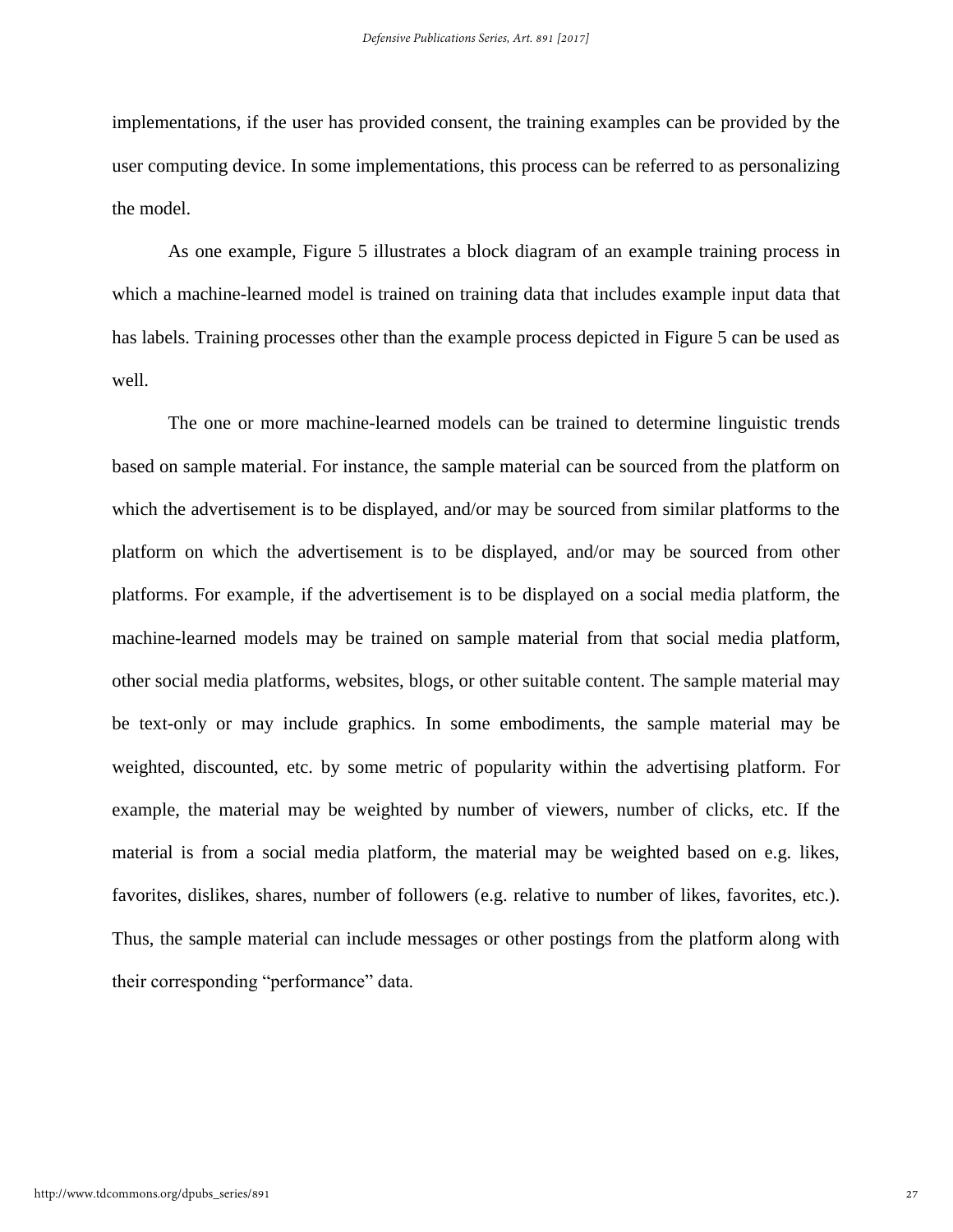The sample material can be aggregated across a time interval. For example, the time interval may be an hour, day, week, month, season, year, or other suitable time interval. In cases where sample material is sourced from a plurality of platforms, the time interval may be different for each platform. The time interval may be a past time interval (e.g. the past week) or may be any other time interval. For example, if the advertisement is intended to follow the linguistic trends of Summer 2012, the one or more machine-learned models may be trained on material from Summer 2012.

In some implementations, the machine-learned model can be trained by optimizing an objective function. For example, in some implementations, the objective function can be or include a loss function that compares (e.g., determines a difference between) output data generated by the model from the training data and labels (e.g., ground-truth labels) associated with the training data. For example, the loss function can evaluate a sum or mean of squared differences between the output data and the labels. As another example, the objective function can be or include a cost function that describes a cost of a certain outcome or output data. Other objective functions can include margin-based techniques such as, for example, triplet loss or maximum-margin training.

One or more of various optimization techniques can be performed to optimize the objective function. For example, the optimization technique(s) can minimize or maximize the objective function. Example optimization techniques include Hessian-based techniques and gradient-based techniques, such as, for example, coordinate descent; gradient descent (e.g., stochastic gradient descent); subgradient methods; etc. Other optimization techniques include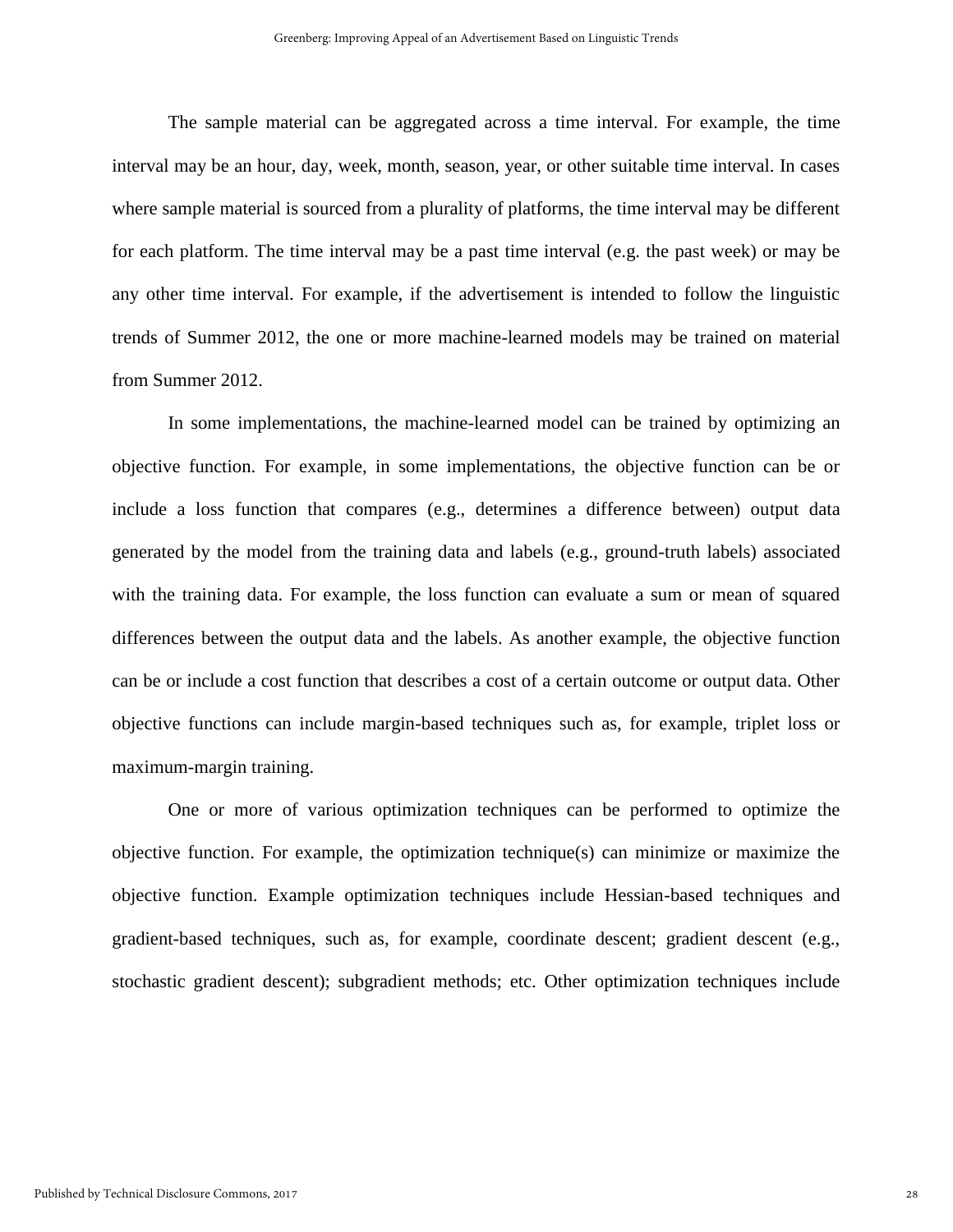black box optimization techniques and heuristics.

In some implementations, backward propagation of errors can be used in conjunction with an optimization technique (e.g., gradient based techniques) to train a model (e.g., a multilayer model such as an artificial neural network). For example, an iterative cycle of propagation and model parameter (e.g., weights) update can be performed to train the model. Example backpropagation techniques include truncated backpropagation through time, Levenberg-Marquardt backpropagation, etc.

In some implementations, the machine-learned models described herein can be trained using unsupervised learning techniques. Unsupervised learning can include inferring a function to describe hidden structure from unlabeled data. For example, a classification or categorization may not be included in the data. Unsupervised learning techniques can be used to produce machine-learned models capable of performing clustering, anomaly detection, learning latent variable models, or other tasks.

In some implementations, the machine-learned models described herein can be trained using semi-supervised techniques which combine aspects of supervised learning and unsupervised learning.

In some implementations, the machine-learned models described herein can be trained or otherwise generated through evolutionary techniques or genetic algorithms.

In some implementations, the machine-learned models described herein can be trained using reinforcement learning. In reinforcement learning, an agent (e.g., model) can take actions in an environment and learn to maximize rewards and/or minimize penalties that result from such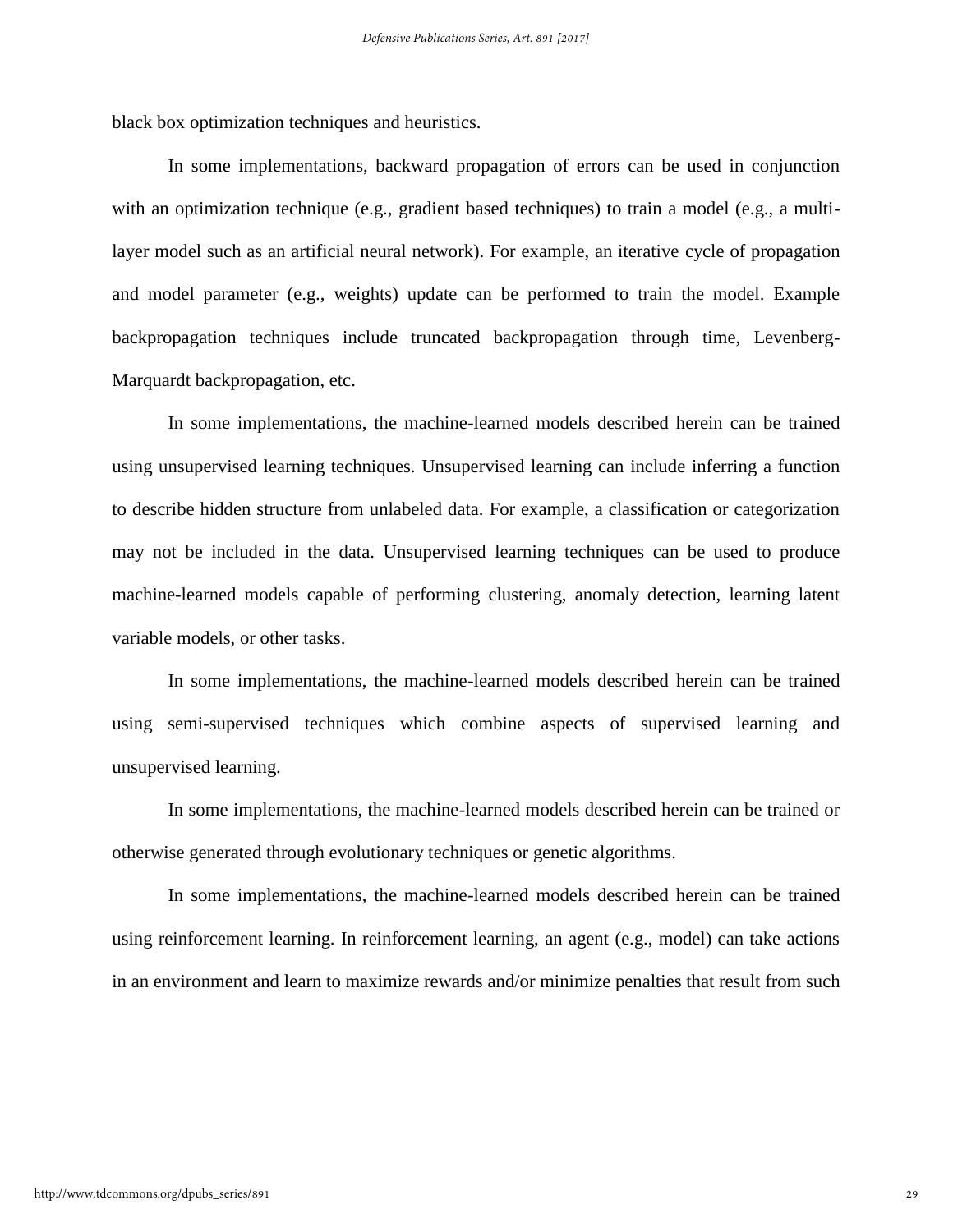actions. Reinforcement learning can differ from the supervised learning problem in that correct input/output pairs are not presented, nor sub-optimal actions explicitly corrected.

In some implementations, one or more generalization techniques can be performed during training to improve the generalization of the machine-learned model. Generalization techniques can help reduce overfitting of the machine-learned model to the training data. Example generalization techniques include dropout techniques; weight decay techniques; batch normalization; early stopping; subset selection; stepwise selection; etc.

In some implementations, the machine-learned models described herein can include or otherwise be impacted by a number of hyperparameters, such as, for example, learning rate, number of layers, number of nodes in each layer, number of leaves in a tree, number of clusters; etc. Hyperparameters can affect model performance. Hyperparameters can be hand selected or can be automatically selected through application of techniques such as, for example, grid search; black box optimization techniques (e.g., Bayesian optimization, random search, etc.); gradient-based optimization; etc. Example techniques and/or tools for performing automatic hyperparameter optimization include Hyperopt; Auto-WEKA; Spearmint; Metric Optimization Engine (MOE); etc.

In some implementations, various techniques can be used to optimize and/or adapt the learning rate when the model is trained. Example techniques and/or tools for performing learning rate optimization or adaptation include Adagrad; Adaptive Moment Estimation (ADAM); Adadelta; RMSprop; etc.

In some implementations, transfer learning techniques can be used to provide an initial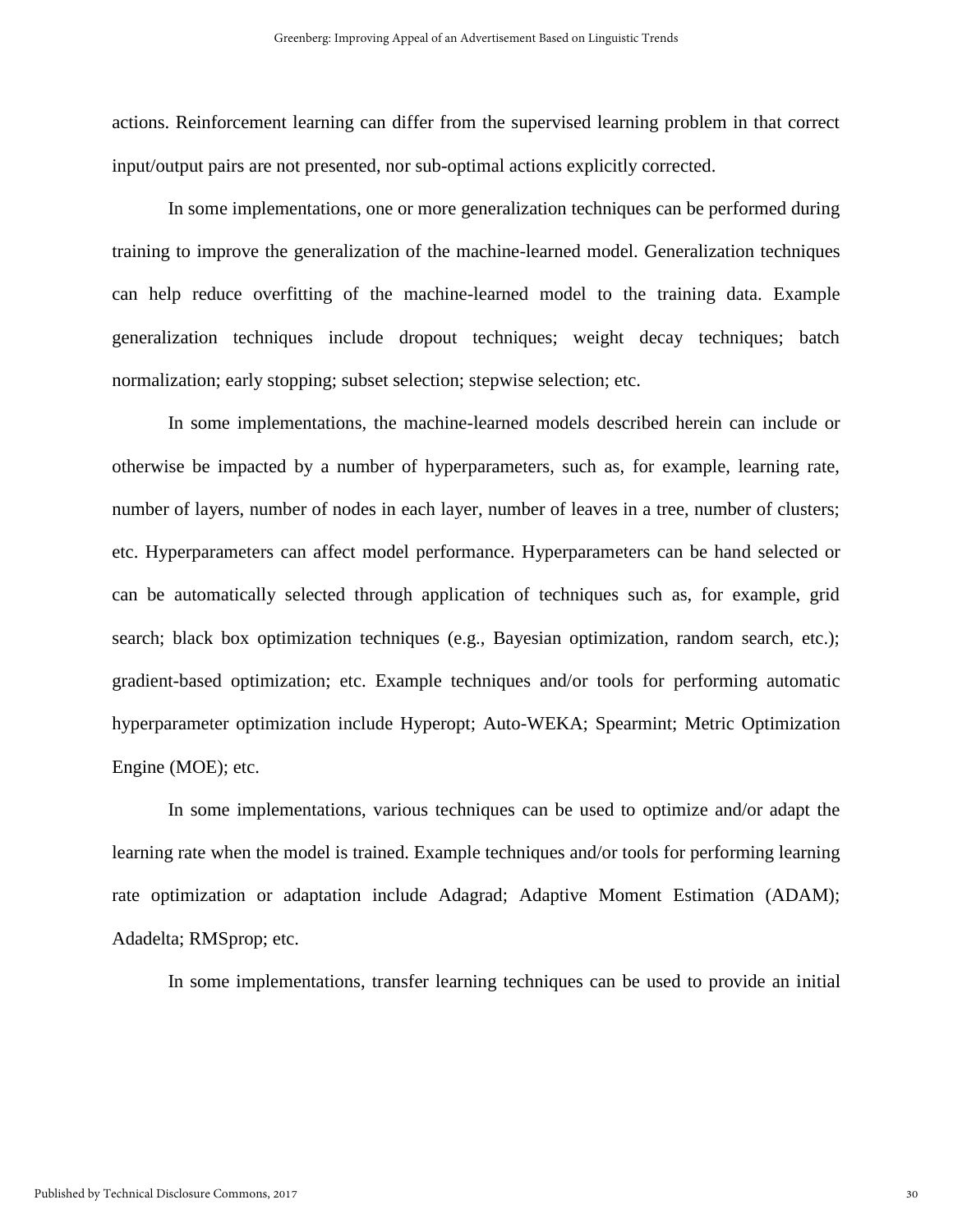model from which to begin training of the machine-learned models described herein.

In some implementations, the machine-learned models described herein can be included in different portions of computer-readable code on a computing device. In one example, the machine-learned model can be included in a particular application or program and used (e.g., exclusively) by such particular application or program. Thus, in one example, a computing device can include a number of applications and one or more of such applications can contain its own respective machine learning library and machine-learned model(s).

In another example, the machine-learned models described herein can be included in an operating system of a computing device (e.g., in a central intelligence layer of an operating system) and can be called or otherwise used by one or more applications that interact with the operating system. In some implementations, each application can communicate with the central intelligence layer (and model(s) stored therein) using an application programming interface (API) (e.g., a common, public API across all applications).

In some implementations, the central intelligence layer can communicate with a central device data layer. The central device data layer can be a centralized repository of data for the computing device. The central device data layer can communicate with a number of other components of the computing device, such as, for example, one or more sensors, a context manager, a device state component, and/or additional components. In some implementations, the central device data layer can communicate with each device component using an API (e.g., a private API).

The technology discussed herein makes reference to servers, databases, software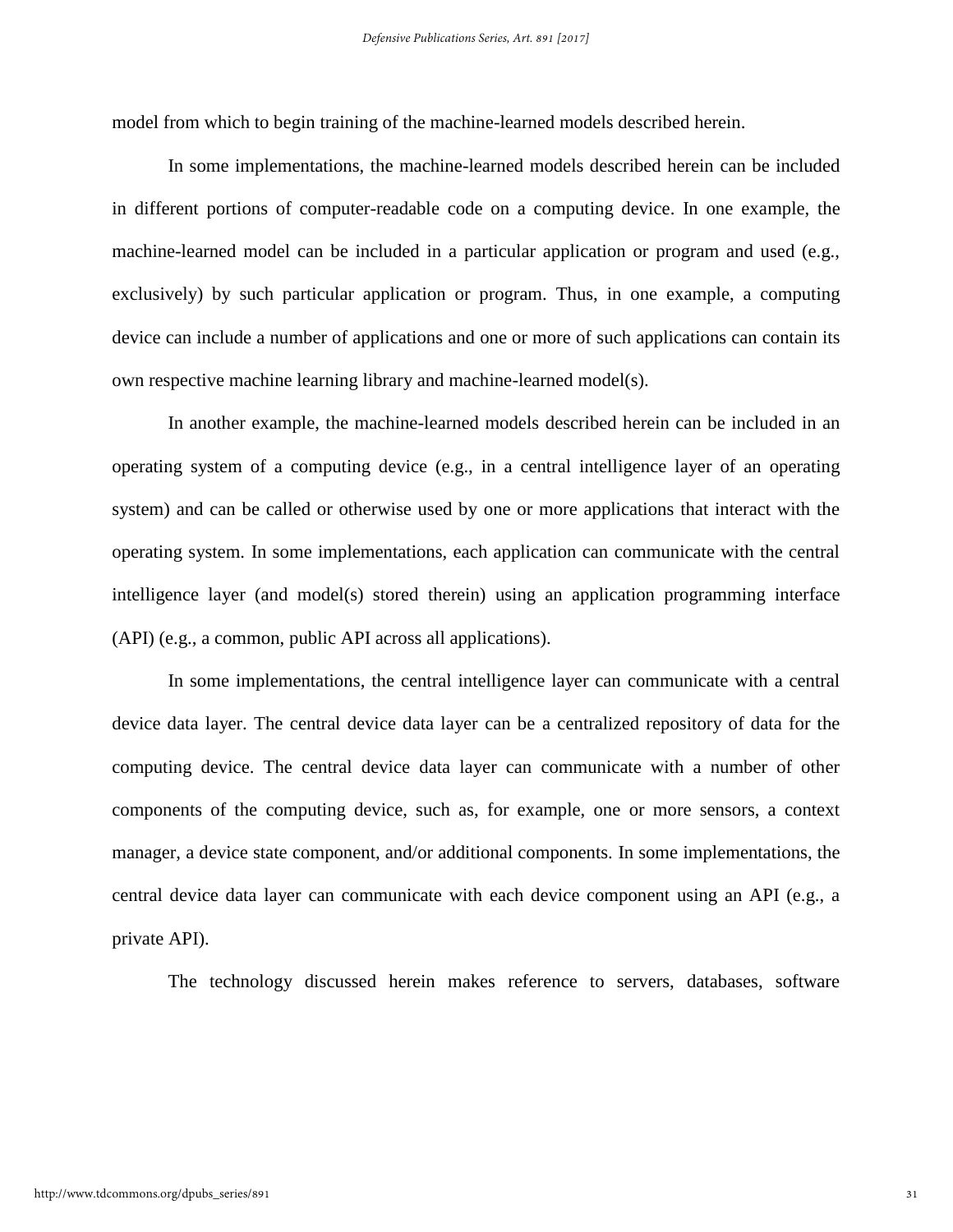applications, and other computer-based systems, as well as actions taken and information sent to and from such systems. The inherent flexibility of computer-based systems allows for a great variety of possible configurations, combinations, and divisions of tasks and functionality between and among components. For instance, processes discussed herein can be implemented using a single device or component or multiple devices or components working in combination. Databases and applications can be implemented on a single system or distributed across multiple systems. Distributed components can operate sequentially or in parallel.

In addition, the machine learning techniques described herein are readily interchangeable and combinable. Although certain example techniques have been described, many others exist and can be used in conjunction with aspects of the present disclosure.

Thus, while the present subject matter has been described in detail with respect to various specific example implementations, each example is provided by way of explanation, not limitation of the disclosure. One of ordinary skill in the art can readily make alterations to, variations of, and equivalents to such implementations. Accordingly, the subject disclosure does not preclude inclusion of such modifications, variations and/or additions to the present subject matter as would be readily apparent to one of ordinary skill in the art. For instance, features illustrated or described as part of one implementation can be used with another implementation to yield a still further implementation.

A brief overview of example machine-learned models and associated techniques has been provided by the present disclosure. For additional details, readers should review the following references: *Machine Learning A Probabilistic Perspective* (Murphy); *Rules of Machine*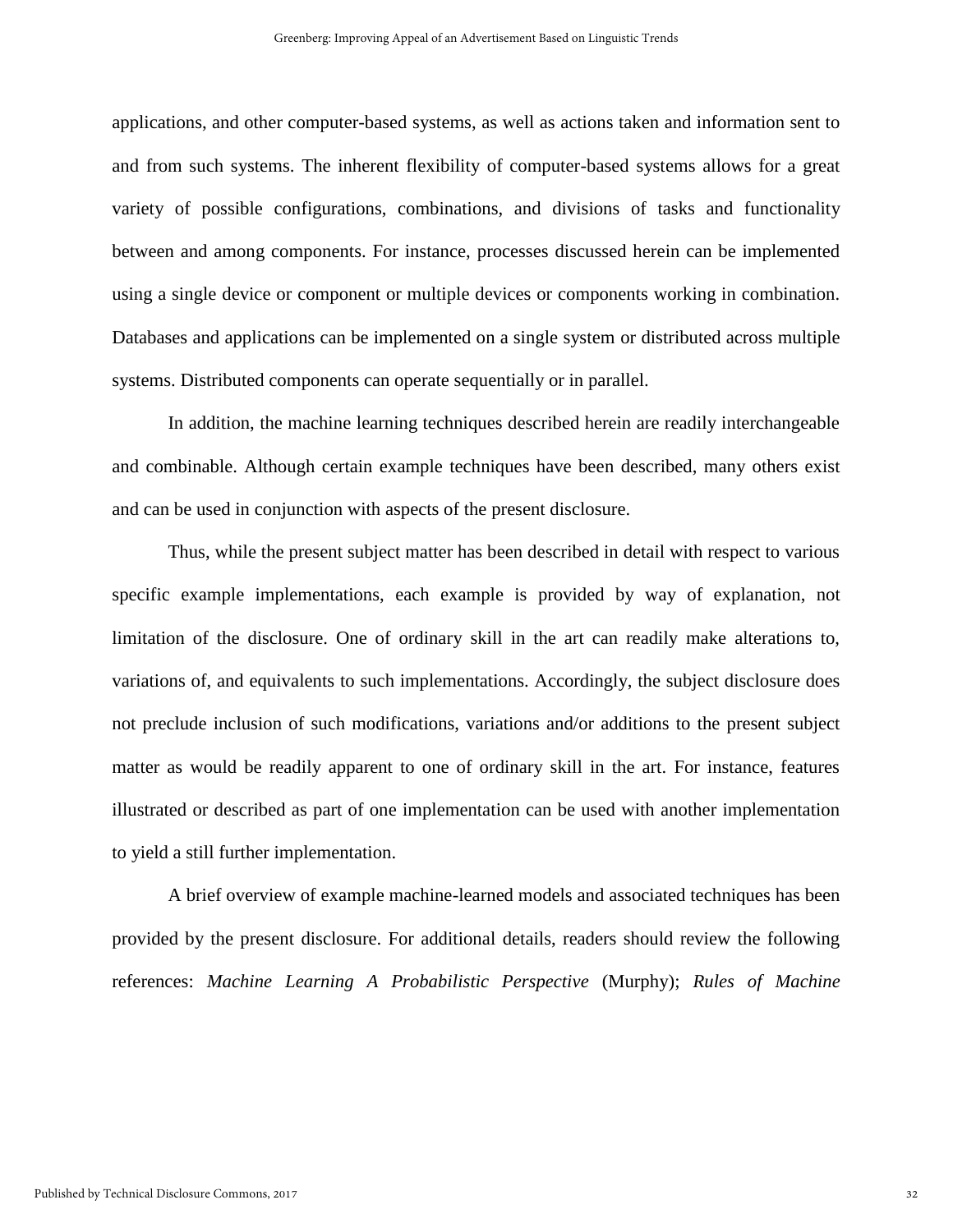*Learning: Best Practices for ML Engineering* (Zinkevich); *Deep Learning* (Goodfellow); *Reinforcement Learning: An Introduction* (Sutton); and *Artificial Intelligence: A Modern Approach* (Norvig).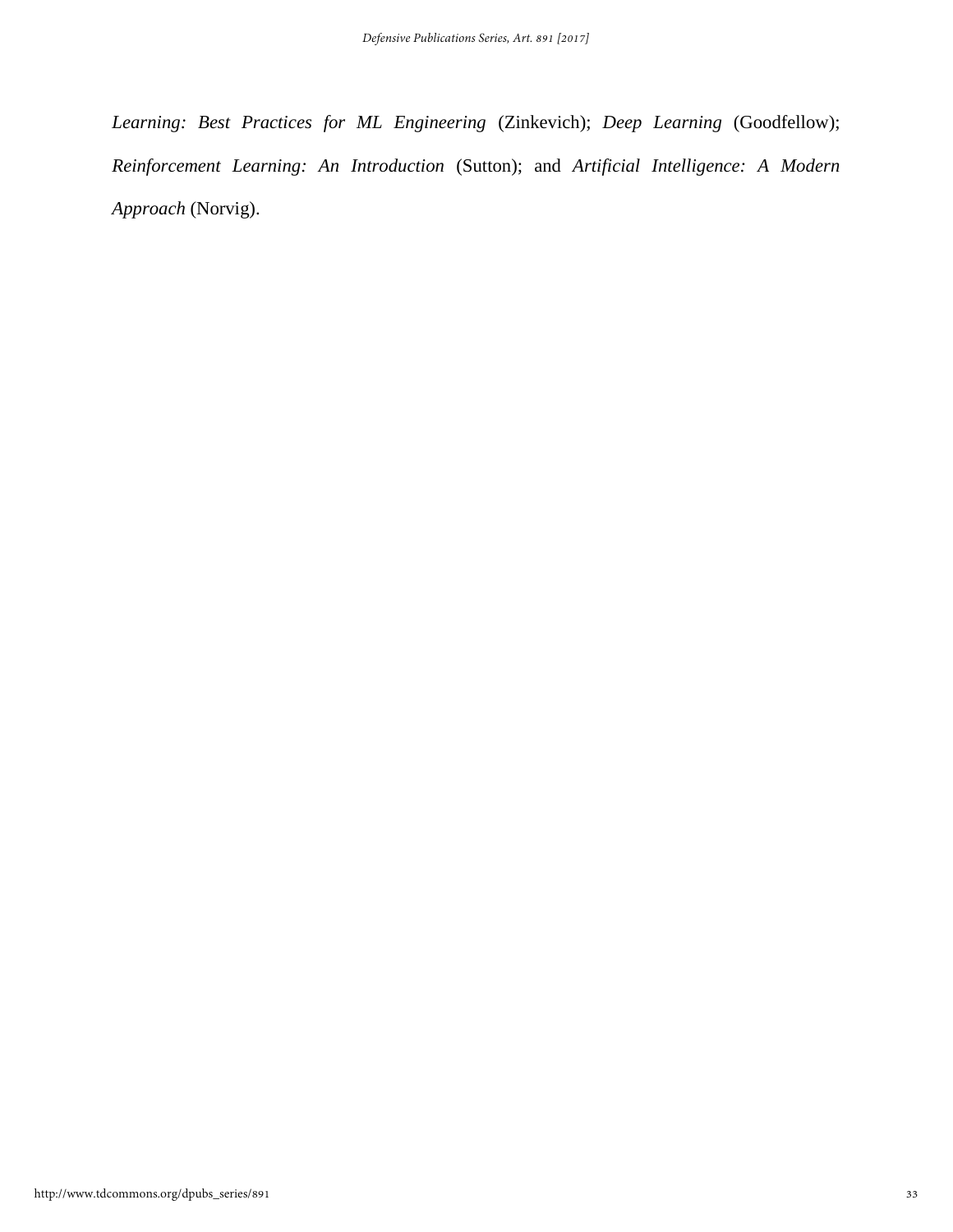#### **Figures**



# Figure 2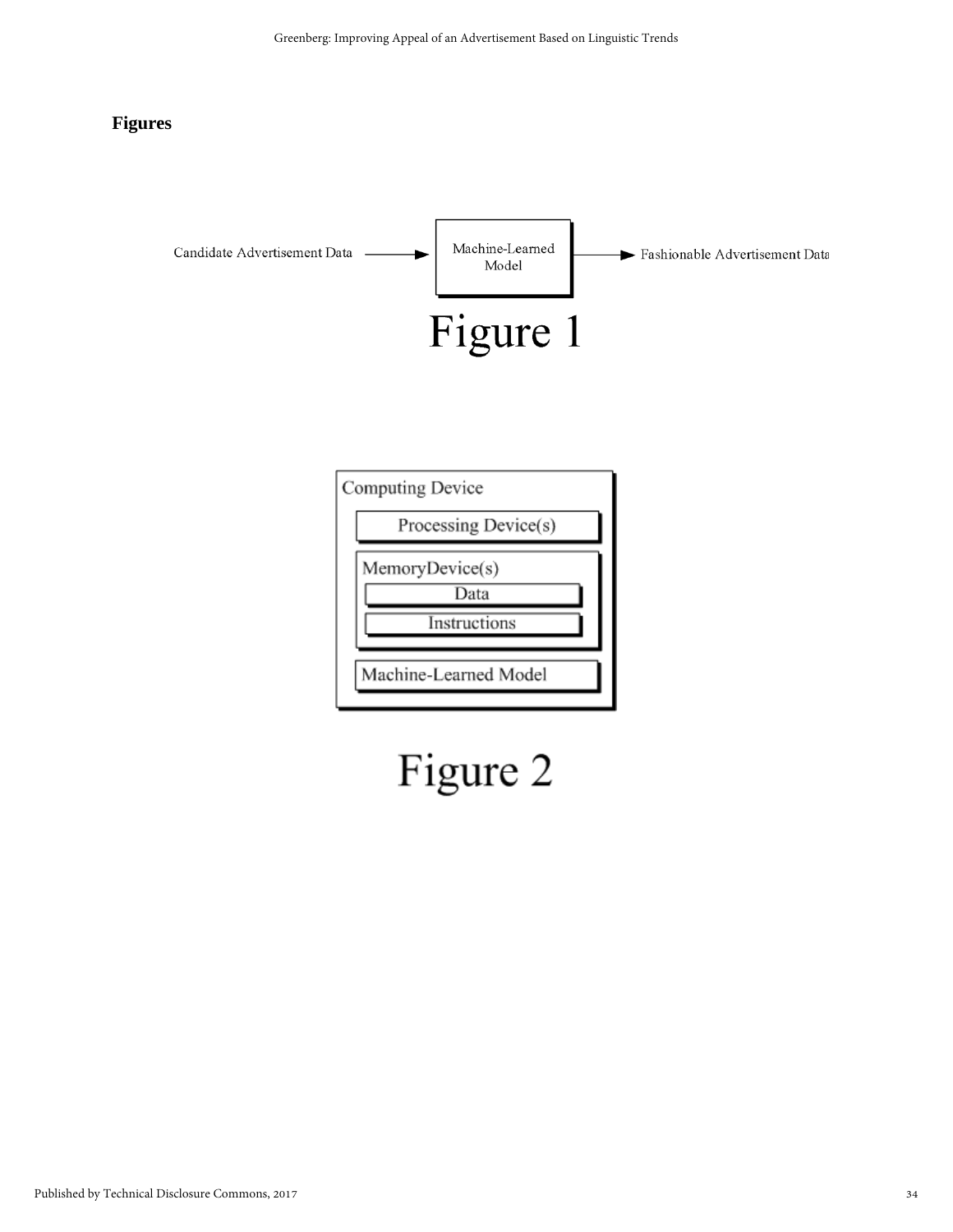

Figure 4